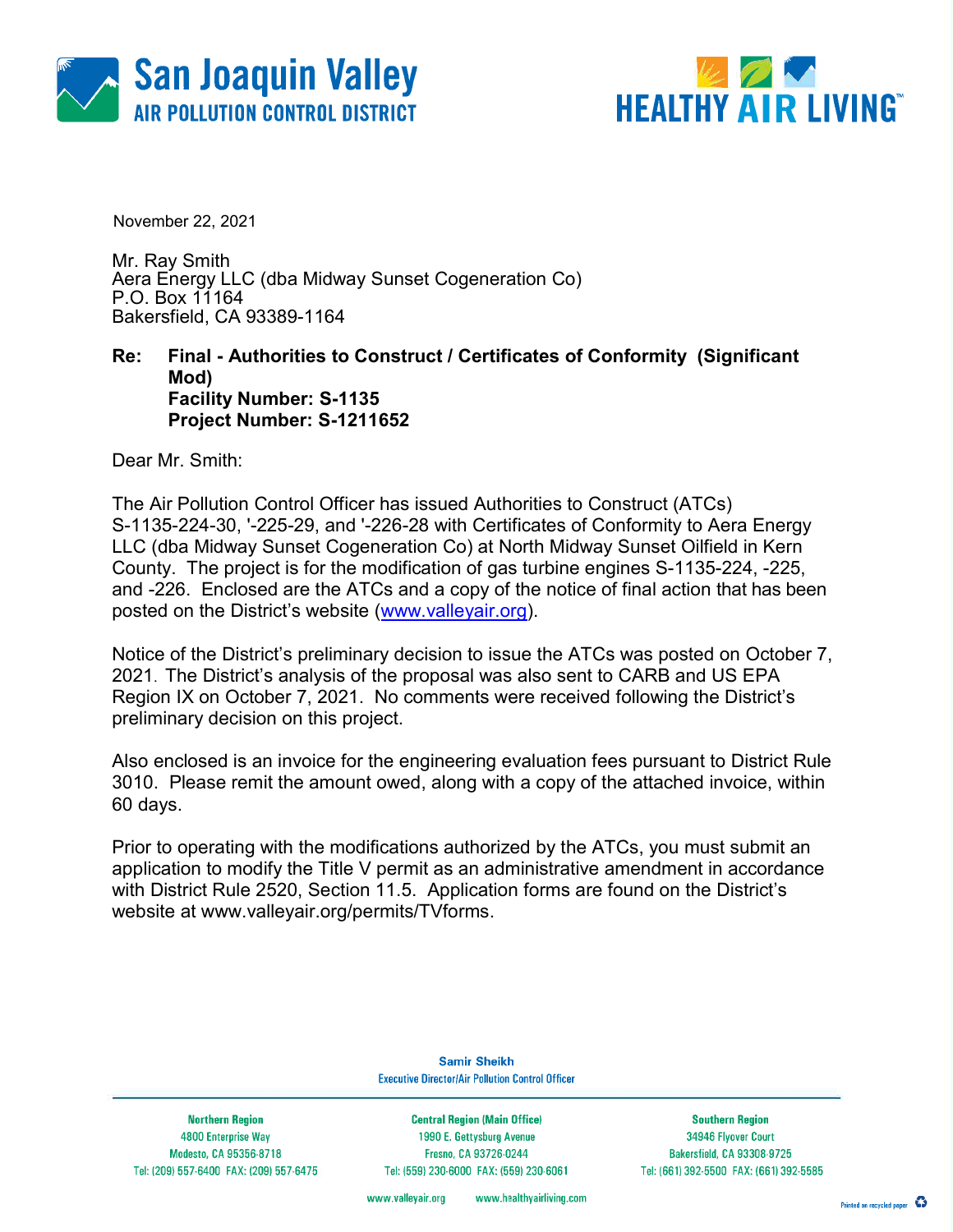November 22, 2021

Mr. Ray Smith Page 2

Thank you for your cooperation in this matter. If you have any questions, please contact Mr. Leonard Scandura, Permit Services Manager, at (661) 392-5500.

Sincerely,

Brian Clements

Director of Permit Services

**Enclosures** 

cc: Courtney Graham, CARB (w/enclosure) via email

cc: Laura Yannayon, EPA (w/enclosure) via EPS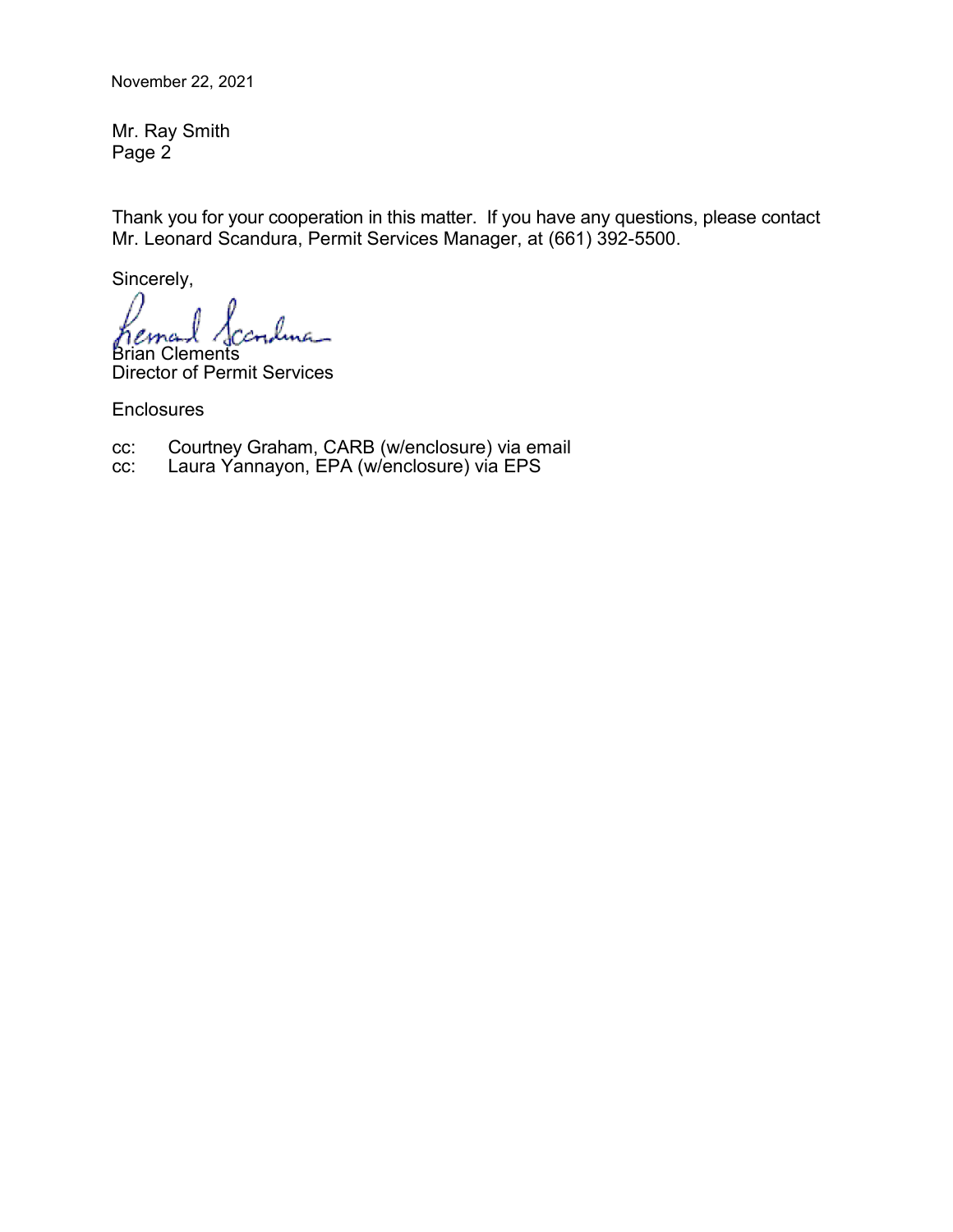



Facility # S-1135 AERA ENERGY LLC PO BOX 11164 BAKERSFIELD, CA 93389-1164

## **AUTHORITY TO CONSTRUCT (ATC)**

## *QUICK START GUIDE*

- 1. **Pay Invoice**: Please pay enclosed invoice before due date.
- 2. **Modify Your Title V Permit.** Prior to operating the equipment authorized under this ATC, submit an application to modify your Title V permit. See application forms at [http://www.valleyair.org/permits/TVforms.](http://www.valleyair.org/permits/TVforms)
- 3. **Fully Understand ATC**: Make sure you understand ALL conditions in the ATC prior to construction, modification and/or operation.
- 4. **Follow ATC**: You must construct, modify and/or operate your equipment as specified on the ATC. Any unspecified changes may require a new ATC.
- 5. **Notify District**: You must notify the District's Compliance Department, at the telephone numbers below, upon start-up and/or operation under the ATC. Please record the date construction or modification commenced and the date the equipment began operation under the ATC. You may NOT operate your equipment until you have notified the District's Compliance Department. A startup inspection may be required prior to receiving your Permit to Operate.
- 6. **Source Test**:Schedule and perform any required source testing. See [http://www.valleyair.org/busind/comply/source\\_testing.htm](http://www.valleyair.org/busind/comply/source_testing.htm) for source testing resources.
- 7. **Maintain Records**:Maintain all records required by ATC. Records are reviewed during every inspection (or upon request) and must be retained for at least 5 years. Sample record keeping forms can be found at http://www.valleyair.org/busind/comply/compliance\_forms.htm.

By operating in compliance, you are doing your part to improve air quality for all Valley residents.

### **For assistance, please contact District Compliance staff at any of the telephone numbers listed below.**

Samir Sheikh **Executive Director/Air Pollution Control Officer** 

Northern Region 4800 Enterprise Way Modesto, CA 95356-8718 Tel: (209) 557-6400 FAX: (209) 557-6475

Central Region (Main Office) 1990 E. Gettysburg Avenue Fresna, CA 93726-0244 Tel: (559) 230-6000 FAX: (559) 230-6061

**Southern Region** 34946 Flyover Court Bakersfield, CA 93308-9725 Tel: (661) 392-5500 FAX: (661) 392-5585

www.bealthyairliving.com www.valleyair.org

Preced on recycled paper. 43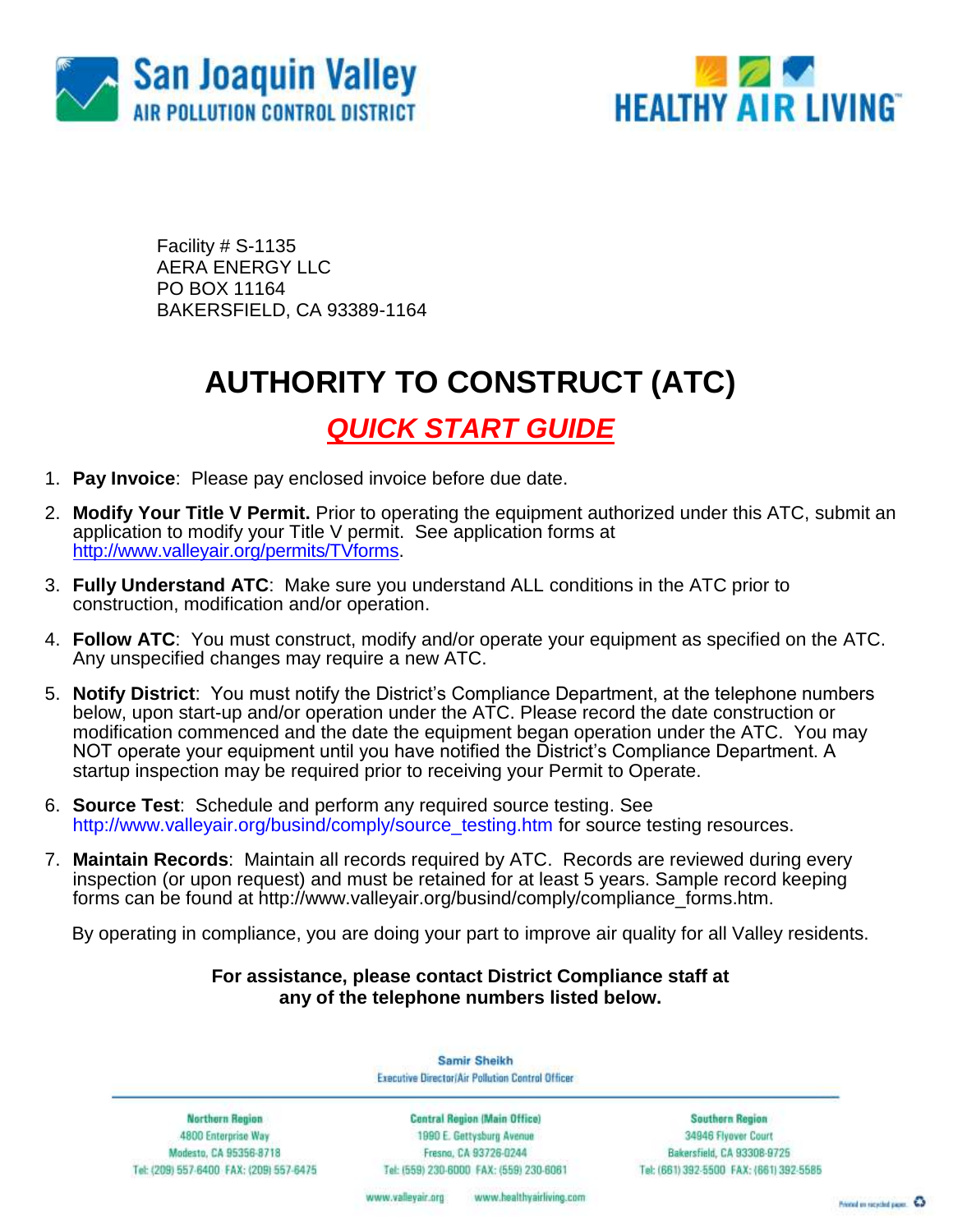



# **AUTHORITY TO CONSTRUCT**

**PERMIT NO:** S-1135-224-30 **ISSUANCE DATE:** 11/22/2021

| <b>LEGAL OWNER OR OPERATOR: AERA ENERGY LLC</b> |                                                      |
|-------------------------------------------------|------------------------------------------------------|
| <b>MAILING ADDRESS:</b>                         | PO BOX 11164                                         |
|                                                 | BAKERSFIELD, CA 93389-1164                           |
| <b>LOCATION:</b>                                | HEAVY OIL WESTERN STATIONARY SOURCE<br>MIDWAY-SUNSET |
|                                                 | <b>KERN COUNTY, CA</b>                               |

### **SECTION:** 17 **TOWNSHIP:** 31S **RANGE:** 22E

### **EQUIPMENT DESCRIPTION:**

MODIFICATION OF 78.2 MW COGENERATION UNIT A WITH GE MODEL G7111E FRAME 7E GAS TURBINE ENGINE WITH DRY LOW NOX COMBUSTORS (DLN1+ TURNDOWN ENHANCE), SELECTIVE CATALYTIC REDUCTION (SCR), AND UNFIRED HEAT RECOVERY STEAM GENERATOR (HRSG): REMOVE PERMIT UNIT FROM AND ELIMINATE SPECIFIC LIMITING CONDITION (SLC) PLAN; REMOVE SEVERAL PSD CONDITIONS THAT APPLIED TO STEAM GENERATORS NO LONGER IN SERVICE

### **CONDITIONS**

- 1. This Authority to Construct serves as a written certificate of conformity with the procedural requirements of 40 CFR 70.7 and 70.8 and with the compliance requirements of 40 CFR 70.6(c). [District Rule 2201] Federally Enforceable Through Title V Permit
- 2. Prior to operating with modifications authorized by this Authority to Construct, the facility shall submit an application to modify the Title V permit with an administrative amendment in accordance with District Rule 2520 Section 5.3.4. [District Rule 2520, 5.3.4] Federally Enforceable Through Title V Permit
- 3. CTG exhaust after the SCR unit shall be equipped with continuously recording emissions monitors dedicated to this unit for NOx, CO, and O2. Continuous emissions monitors shall meet the requirements of 40 CFR Part 60, Appendices B and F, and 40 CFR Part 75, and shall be capable of monitoring emissions during startups and shutdowns as well as normal operating conditions. If relative accuracy of CEM(s) cannot be demonstrated during startup conditions, CEM results during startup and shutdown events shall be replaced with startup emission rates obtained from source testing to determine compliance with emission limits. [District Rules 2201 and 4703] Federally Enforceable Through Title V Permit

### CONDITIONS CONTINUE ON NEXT PAGE

**YOU MUST NOTIFY THE DISTRICT COMPLIANCE DIVISION AT (661) 392-5500 WHEN CONSTRUCTION IS COMPLETED AND PRIOR TO OPERATING THE EQUIPMENT OR MODIFICATIONS AUTHORIZED BY THIS AUTHORITY TO CONSTRUCT.** This is NOT a PERMIT TO OPERATE. Approval or denial of a PERMIT TO OPERATE will be made after an inspection to verify that the equipment has been constructed in accordance with the approved plans, specifications and conditions of this Authority to Construct, and to determine if the equipment can be operated in compliance with all Rules and Regulations of the San Joaquin Valley Unified Air Pollution Control District. Unless construction has commenced pursuant to Rule 2050, this Authority to Construct shall expire and application shall be cancelled two years from the date of issuance. The applicant is responsible for complying with all laws, ordinances and regulations of all other governmental agencies which may pertain to the above equipment.

Samir Sheikh, Executive Director / APCO

 $\int$ 

Southern Regional Office • 34946 Flyover Court • Bakersfield, CA 93308 • (661) 392-5500 • Fax (661) 392-5585 Brian Clements, Director of Permit Services S-1135-224-30 : Nov 22 2021 10:03AM -- RAMIREZH : Joint Inspection NOT Required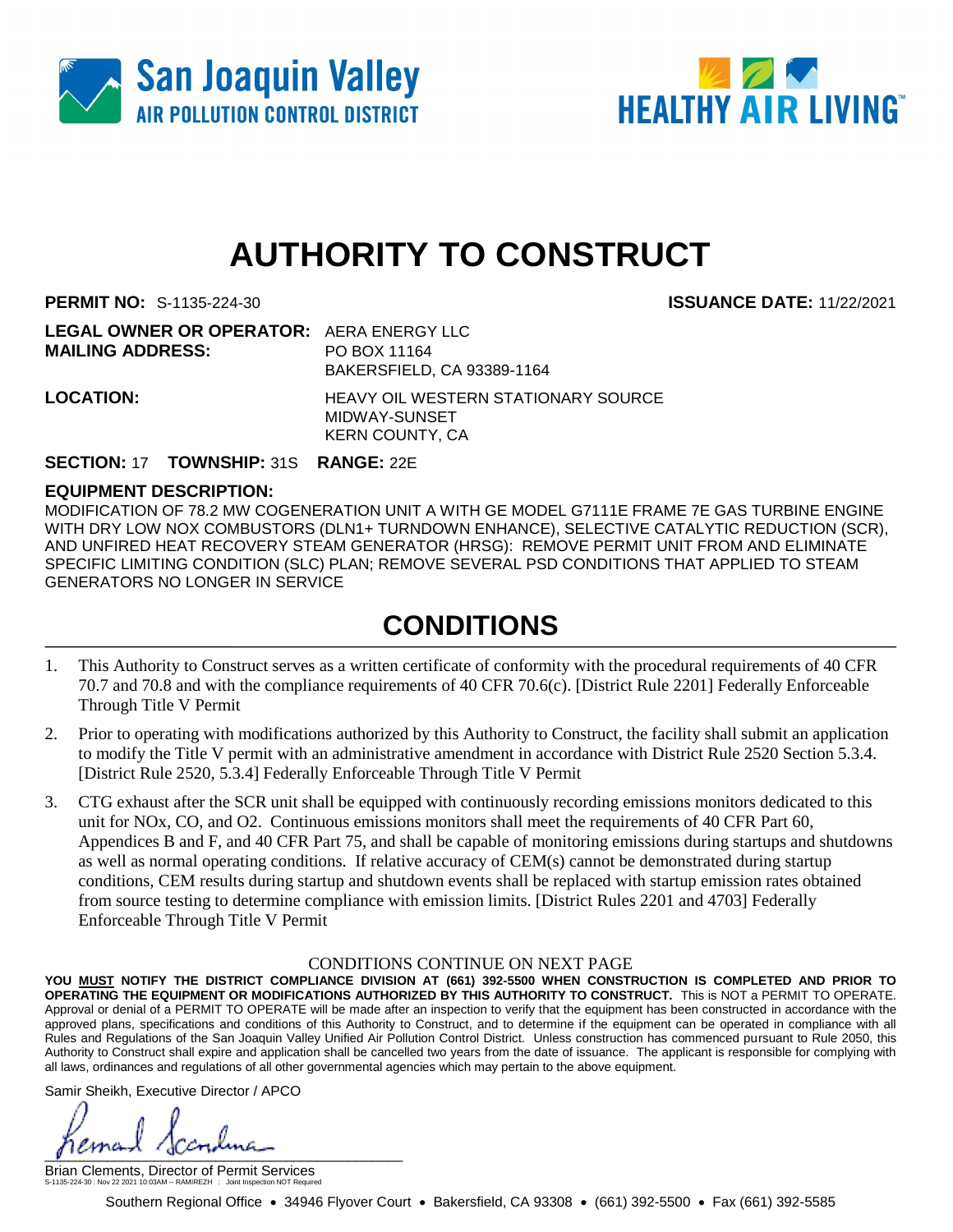### Conditions for S-1135-224-30 (continued) Page 2 of 9

- 4. CTG shall be equipped with a continuously recording emission monitor preceding the SCR module measuring NOx concentration for the purposes of calculating ammonia slip. Permittee shall check, record, and quantify the calibration drift (CD) at two concentration values at least once daily (approximately 24 hours) when SCR is operated. The calibration shall be adjusted whenever the daily zero or high-level CD exceeds 5%. If either the zero or high-level CD exceeds 5% for five consecutive daily periods, the analyzer shall be deemed out-of-control. If either the zero or highlevel CD exceeds 10% during any CD check, analyzer shall be deemed out-of-control. If the analyzer is out-ofcontrol, the permittee shall take appropriate corrective action and then repeat the CD check. [District Rules 2201 and 4703] Federally Enforceable Through Title V Permit
- 5. Ammonia injection grid shall be equipped with operational ammonia flowmeter and injection pressure indicator. [District Rule 2201] Federally Enforceable Through Title V Permit
- 6. Heat recovery steam generator design shall provide space for additional selective catalytic reduction catalyst and oxidation catalyst if required to meet NOx and CO emission limits. [District Rule 2201] Federally Enforceable Through Title V Permit
- 7. When SCR is operated, permittee shall monitor and record exhaust gas temperature at selective catalytic reduction and oxidation catalyst inlets. [District Rule 2201] Federally Enforceable Through Title V Permit
- 8. When SCR is operated, ammonia shall be injected whenever the selective catalytic reduction system catalyst temperature exceeds the minimum ammonia injection temperature recommended by the manufacturer. [District Rule 2201] Federally Enforceable Through Title V Permit
- 9. Gas turbine engine shall be equipped with fuel consumption monitor recorder accurate to +/- 3%. [District Rule 2201] Federally Enforceable Through Title V Permit
- 10. CEM for NOx (as NO2) and CO shall conform to Rule 1080 specifications. [District Rules 1080 and 4703] Federally Enforceable Through Title V Permit
- 11. HRSG exhaust stack shall be equipped with permanent stack sampling provisions adequate to facilitate testing consistent with EPA test methods. [District Rule 2201] Federally Enforceable Through Title V Permit
- 12. Flue gas ducting from engine to HRSG shall have no provisions for introduction of dilution air. [District Rule 1110] Federally Enforceable Through Title V Permit
- 13. Lube oil cooler/accumulation vent shall be equipped with control device(s) approved by the APCO sufficient to prevent emissions. [District Rule 2201] Federally Enforceable Through Title V Permit
- 14. Lube oil cooler/accumulator vent(s) shall not have detectable emissions. [District Rule 2201] Federally Enforceable Through Title V Permit
- 15. Natural gas sulfur content shall not exceed 0.31 gr/100 scf. [District Rule 2201] Federally Enforceable Through Title V Permit
- 16. All CEM's shall be calibrated and operated according to EPA guidelines as specified in 40 CFR 60 Appendix B. [District Rule 1080] Federally Enforceable Through Title V Permit
- 17. Quarterly CEM reports shall be submitted to the APCO according to EPA regulations as specified in 40 CFR 60 Appendix B. [District Rule 4001 and District rule 1080, 8.0] Federally Enforceable Through Title V Permit
- 18. Audits of all monitors shall be conducted by independent laboratory in accordance with EPA guidelines and witnessed by District. Reports shall be submitted to District within 60 days of audits. [District Rule 1080] Federally Enforceable Through Title V Permit
- 19. All notification, recordkeeping, performance tests, reporting requirements, and compliance testing requirements of Rule 4001 NSPS shall be satisfied. [District Rule 4001] Federally Enforceable Through Title V Permit
- 20. Operational records including fuel type, fuel characteristics, and consumption shall be maintained and shall be made readily available for District inspection upon request. [District Rule 1070] Federally Enforceable Through Title V Permit
- 21. Accurate records of NOx (as NO2) and CO flue gas concentration corrected to 15% O2 and fuel gas sulfur content shall be maintained and shall be reported as described in Rule 1080 upon request. [District Rule 1080] Federally Enforceable Through Title V Permit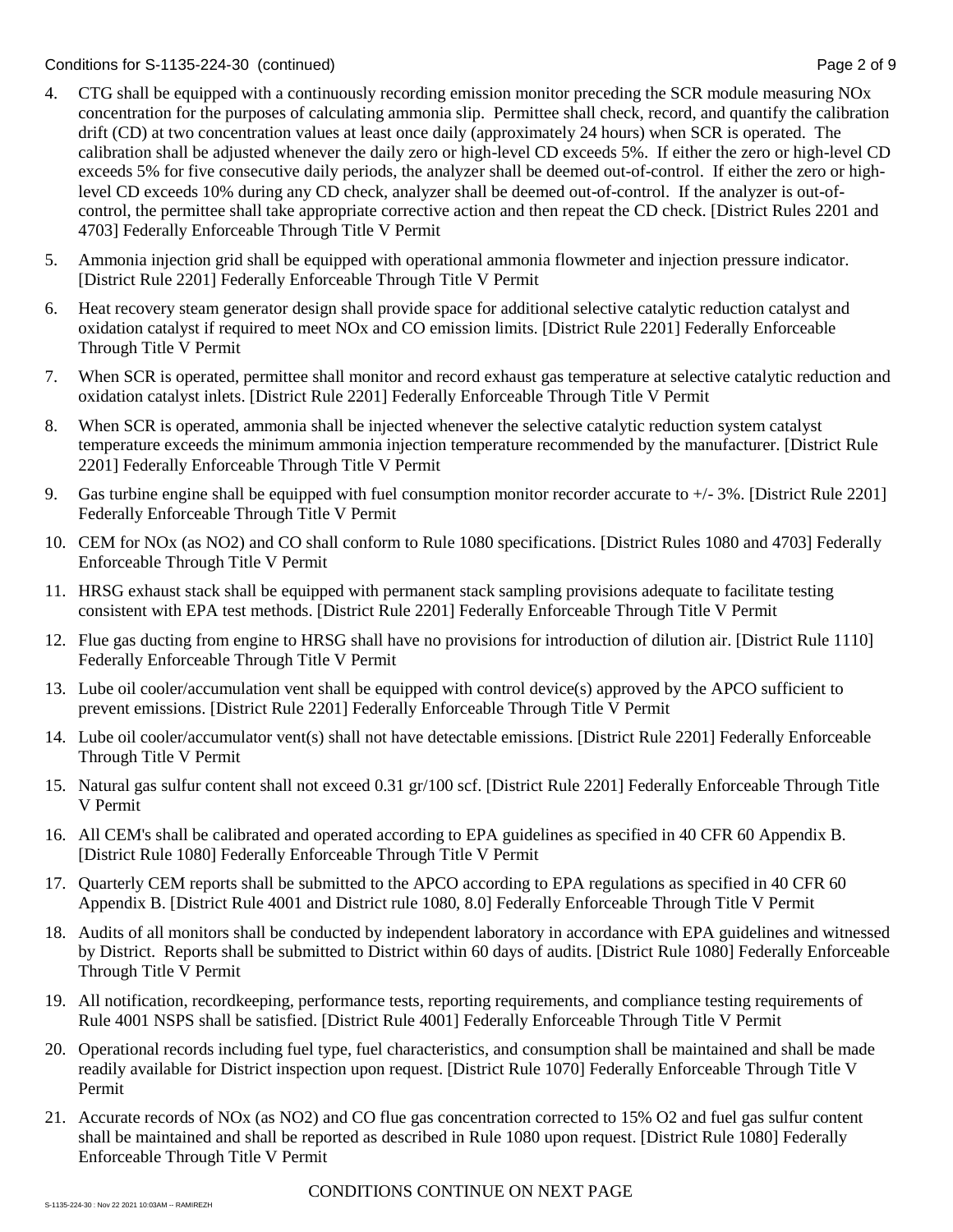Conditions for S-1135-224-30 (continued) Page 3 of 9

- 22. Emission rates shall not exceed the following: PM10: 0.010 lb/MMBtu, SOx (as SO2): 0.001 lb/MMBtu, NOx (as NO2): 0.018 lb/MMBtu, VOC: 0.009 lb/MMBtu, CO: 0.057 lb/MMBtu, and ammonia - 10 ppmvd @ 15%O2. [District Rules 2201, 4201; and Kern County Rule 404] Federally Enforceable Through Title V Permit
- 23. Permittee shall comply with the following emission limit at all times except during periods of start-up, shutdown, or reduced load: NOx (as NO2): 5.0 ppmv, and CO: 25 ppmv, dry @ 15% O2 corrected to ISO conditions. [40 CFR  $60.332(a)(1)$  &  $60.332(a)(2)$  and District Rule 4703] Federally Enforceable Through Title V Permit
- 24. Gas turbine engine start-up is that period of time not exceeding two hours in duration during which the unit is brought from a shutdown status to its operating temperature and pressure, including the time required by the unit's emission control system to reach full operation. [District Rules 2201 and 4703] Federally Enforceable Through Title V Permit
- 25. Gas turbine engine shutdown it that period of time not exceeding two hours in duration during which the unit is taken from an operational to a non-operational status by allowing it to cool down from its operating temperature to ambient temperature as the fuel supply to the unit is completely turned off. [District Rules 2201 and 4703] Federally Enforceable Through Title V Permit
- 26. Gas turbine reduced load period is that period not exceeding one hour in duration during which the unit is operated at less than rated capacity in order to change the position of the exhaust gas diverter gate. [District Rules 2201 and 4703] Federally Enforceable Through Title V Permit
- 27. Compliance with NOx and CO emission limits shall be demonstrated by District-witnessed sample collection by independent testing laboratory on an annual basis. Compliance with NOx, CO and ammonia emissions limits shall be demonstrated by District-witnessed sample collection by independent testing laboratory within 60 days of any use of the SCR system, unless compliance with emissions limitations has been demonstrated with the SCR system in operation within the preceding 12 month period. [District Rule 4703 and 1081] Federally Enforceable Through Title V Permit
- 28. Source testing shall be conducted using the methods and procedures approved by the District. The District must be notified 30 days prior to any compliance source test, and a source test plan must be submitted for approval 15 days prior to testing. [District Rule 1081] Federally Enforceable Through Title V Permit
- 29. The following test methods shall be used PM10: EPA method 5 (front half and back half), NOx: EPA Method 7E or 20, CO: EPA method 10 (or 10B) or CARB Method 100, O2: EPA Method 3, 3A, or 20, VOC: EPA method 18 or 25, ammonia: BAAQMD ST-1B, and fuel gas sulfur content: ASTM D3246. Alternative test methods as approved by the District may also be used to address the source testing requirements of this permit. [District Rule 1081, 40 CFR 60.335 (b), and District Rule 4703, 6.4] Federally Enforceable Through Title V Permit
- 30. Compliance with ammonia slip limit shall be demonstrated by using the following calculation procedure: ammonia slip ppmv @ 15% O2 =  $((a-(bxc/1,000,000)) \times 1,000,000 / b) \times d$ , where a = ammonia injection rate(lb/hr)/17(lb/lb. mol), b  $=$  dry exhaust gas flow rate (lb/hr)/(29(lb/lb. mol), c = change in measured NOx concentration ppmy at 15% O2 across catalyst, and  $d =$  correction factor. The correction factor shall be derived annually during compliance testing by comparing the measured and calculated ammonia slip. [District Rule 4102] Federally Enforceable Through Title V Permit
- 31. Official test results and field data shall be submitted within 60 days after collection. [District Rule 4703 and District Rule 1081] Federally Enforceable Through Title V Permit
- 32. All records shall be maintained and retained on-site for a minimum of five (5) years, and shall be made available for District inspection upon request. [District Rules 1070 and 4703] Federally Enforceable Through Title V Permit
- 33. CEC emission rates, except during periods of startup, shutdown, or reduced load shall not exceed PM10: 9.98 lb/hr, SOx (as SO2): 0.92 lb/hr, NOx (as NO2): 17.66 lb/hr, VOC: 9.00 lb/hr, and CO: 54.91 lb/hr. [District Rules 2080 and 4703, and 40 CFR 60] Federally Enforceable Through Title V Permit
- 34. For CEC purposes, emissions during periods of startup and shutdown shall not exceed the following values average over 2 hours: NOx: 140 lb/hr, and CO: 94 lb/hr. [District Rule 2080] Federally Enforceable Through Title V Permit
- 35. The CEC shall be notified of any changes to the combined annual emission limits for cogeneration units S-1135-224, 225, and -226, only to the extent to be informed of their impact on the Midway-Sunset Cogeneration Facility. [District Rule 2080] Federally Enforceable Through Title V Permit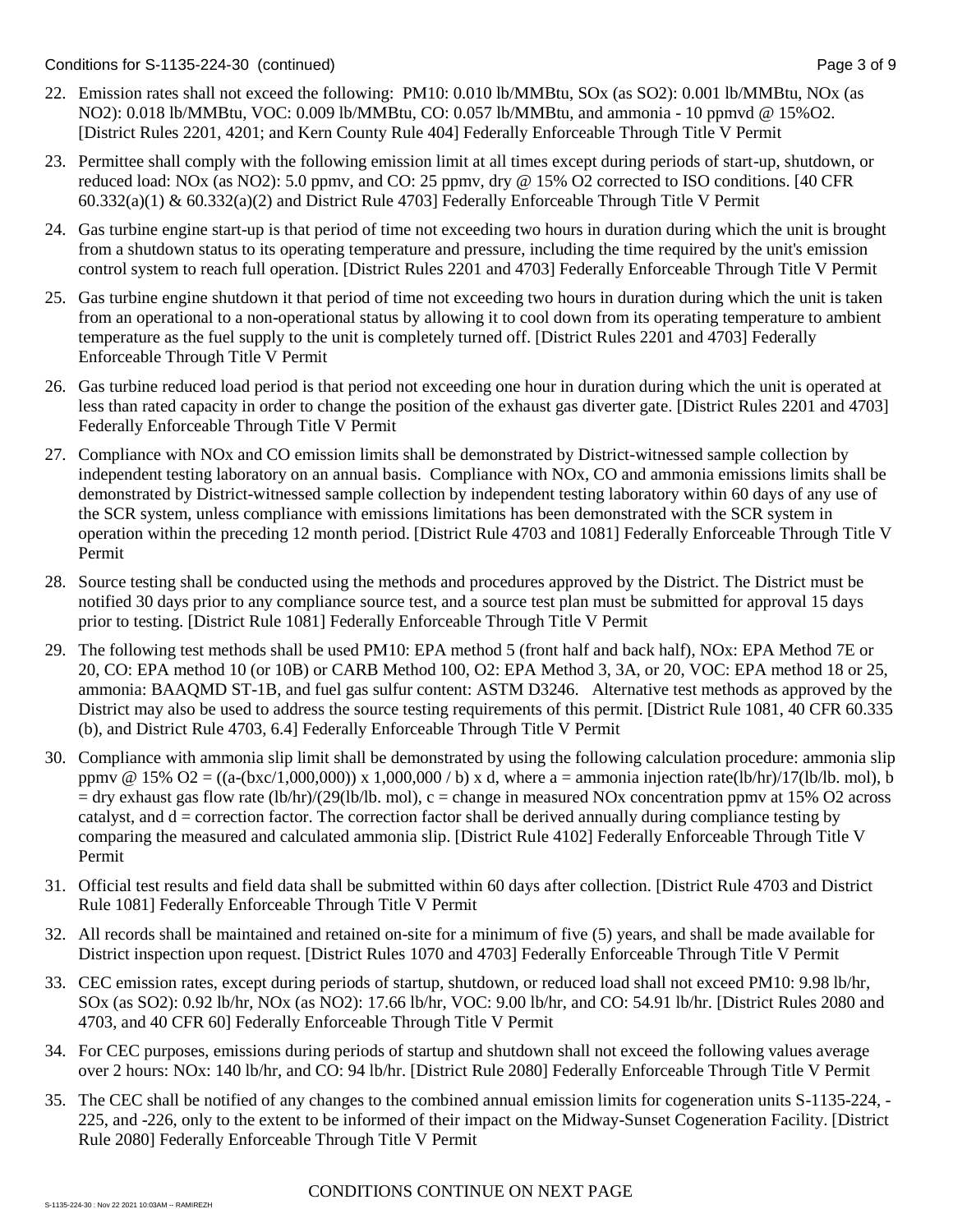### Conditions for S-1135-224-30 (continued) Page 4 of 9

- 36. Results of continuous emissions monitoring must be reduced according to the procedure established in 40 CFR, Part 51, Appendix P, paragraphs 5.0 through 5.3.3, or by other methods deemed equivalent by mutual agreement with the District, the CARB, and the EPA. [Kern County Rule 108 and District Rule 1080] Federally Enforceable Through Title V Permit
- 37. Records shall be maintained and shall contain: the occurrence and duration of any start-up, shutdown or malfunction, performance testing, evaluations, calibrations, checks, adjustments, maintenance of any CEM's that have been installed pursuant to District Rule 1080, and emission measurements. [Kern County Rule 108; District Rules 1080 and 4703; 40 CFR 60.7 (b)] Federally Enforceable Through Title V Permit
- 38. The permittee shall maintain hourly average records of NOx and CO emissions. Compliance with the hourly, daily, and twelve month rolling average VOC emission limits shall be demonstrated by the CO CEM data and the VOC/CO relationship determined by annual CO and VOC source tests of NOx, CO, and ammonia emission concentrations (ppmv @ 15% O2), and hourly, daily, and twelve month rolling. [District Rules 2201 and 4703] Federally Enforceable Through Title V Permit
- 39. A violation of NOx emission standards indicated by the NOx CEM shall be reported by the operator to the APCO within 96 hours. [Kern County Rule 108 and District Rule 1080, 9.0] Federally Enforceable Through Title V Permit
- 40. Operator shall notify the APCO no later than eight hours after the detection of a breakdown of the CEM. The operator shall inform the APCO of the intent to shut down the CEM at least 24 hours prior to the event. [Kern County Rule 108 and District Rule 1080, 10.0] Federally Enforceable Through Title V Permit
- 41. Emissions for this unit shall be calculated using the arithmetic mean, pursuant to District Rule 1081 (Amended December 16, 1993), of 3 thirty-minute test runs for NOx and CO. [District Rule 1081] Federally Enforceable Through Title V Permit
- 42. Unit shall be fired on a natural gas which has a sulfur content of less than or equal to 0.017% by weight. [40 CFR 60.333 (a) & (b); 40 CFR 60.334 (c)(2); Kern County Rule 407; and District Rule 4801] Federally Enforceable Through Title V Permit
- 43. If the turbine is fired on PUC-regulated natural gas, then maintain on file copies of natural gas bills. [District Rule 2520, 9.3.2] Federally Enforceable Through Title V Permit
- 44. If the turbine is not fired on PUC-regulated natural gas, then the sulfur content of the natural gas being fired in the turbine shall be determined using method(s) specified on this permit. [District Rule 2520, 9.3.2] Federally Enforceable Through Title V Permit
- 45. If the turbine is not fired on PUC-regulated natural gas, then the sulfur content of the natural gas being fired in the turbine shall be determined using ASTM method D 1072, D 3031, D 4084 or D 3246, or double GC for H2S and mercaptans. [40 CFR 60.335 (d)] Federally Enforceable Through Title V Permit
- 46. If the turbine is not fired on PUC-regulated natural gas, the sulfur content of each fuel source shall be tested weekly except that if compliance with the fuel sulfur content limit has been demonstrated for 8 consecutive weeks for a fuel source, then the testing frequency shall be semi-annually. If a test shows noncompliance with the sulfur content requirement, the source must return to weekly testing until eight consecutive weeks show compliance. [40 CFR 60.334 (b)(2)] Federally Enforceable Through Title V Permit
- 47. Operator shall submit a semiannual report listing any daily period during which the sulfur content of the fuel being fired in the gas turbine exceeds 0.8% by weight. [40 CFR 60.334(a)(2)] Federally Enforceable Through Title V Permit
- 48. HHV and LHV of the fuel shall be determined using ASTM D3588, ASTM 1826, OR ASTM 1945. [40 CFR 60.332 (a),(b) and District Rule 4703, 6.4.5] Federally Enforceable Through Title V Permit
- 49. The operator shall provide source test information annually regarding the exhaust gas NOx concentration corrected to 15% O2 (dry). [40 CFR 60.332 (a),(b) and District Rule 4703, 5.1] Federally Enforceable Through Title V Permit
- 50. Results of continuous emission monitoring must be averaged in accordance with the requirements of 40 CFR 60.13. [40 CFR 60.334 (a),(b),(c) and District Rule 4703, 5.0] Federally Enforceable Through Title V Permit
- 51. Operator shall maintain a stationary gas turbine operating log that includes, on a daily basis the actual local start-up and stop time, length and reason for reduced load periods, total hours of operation and quantity of fuel used. [40 CFR 60.332 (a),(b) and District Rule 4703, 6.2.4] Federally Enforceable Through Title V Permit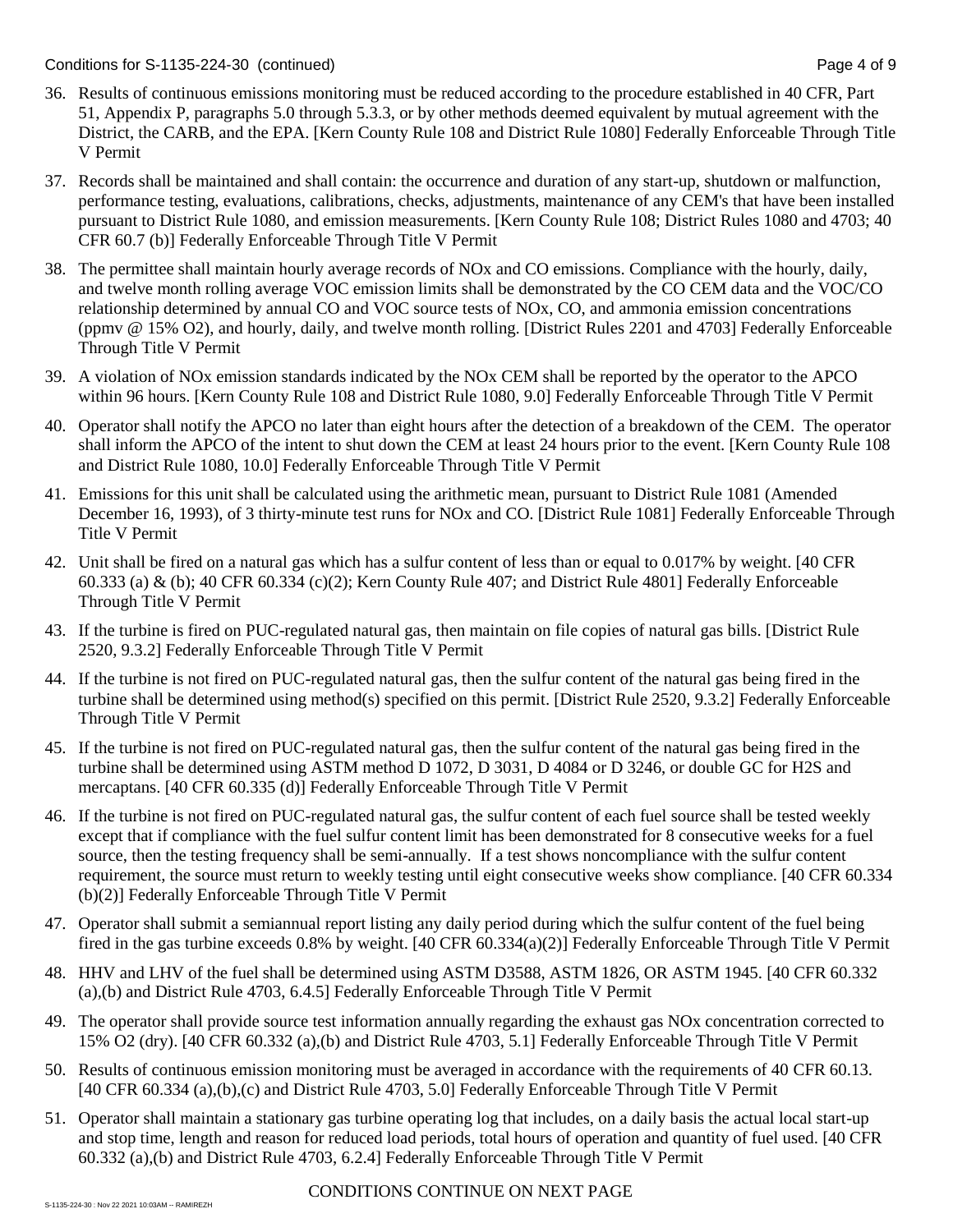- 52. This unit is a simple combustion turbine as defined in 40 CFR 72.6 (b)(1) and shall not be subject to the requirements of 40 CFR Part 72. A permit shield is granted from these requirements. [District Rule 2520, 13.2] Federally Enforceable Through Title V Permit
- 53. Compliance with permit conditions in the Title V permit shall be deemed compliance with the following subsumed requirements: Kern County Rules 404, 108, and 108.1. A permit shield is granted from these requirements. [SJVUAPCD Rule 2520, 13.2] Federally Enforceable Through Title V Permit
- 54. Compliance with permit conditions in the Title V permit shall be deemed compliance with the following applicable requirements: Kern County Rule 407; District Rules 4801, 4201, 1081, and 1080, Sections 6.5, 7.2, 8.0, 9.0, and 10.0; 40 CFR 60.332 (c) and (d); 60.334 (b), (c)(2); 60.335(d). A permit shield is granted from these requirements. [District Rule 2520, 13.2] Federally Enforceable Through Title V Permit
- 55. Compliance with permit conditions in the Title V permit shall be deemed compliance with the following applicable requirements: District Rule 4703, sections 5.0, 5.1.1, 6.2.1, 6.2.4, 6.3, 6.4.1, 6.4.3, 6.4.5, and 6.4.6. A permit shield is granted from these requirements. [District Rule 2520, 13.2] Federally Enforceable Through Title V Permit
- 56. Compliance with permit conditions in the Title V permit shall be deemed compliance with the following subsumed requirements: District Rules 1080, 7.3 and 4703, 6.2.2; 40 CFR 60.332(a), (b); 60.333(a) and (b), 60.334(a), (b), and  $(c)(1)$ ; 60.335(a), (b) and  $(c)(2)$ . A permit shield is granted from these requirements. [District Rule 2520, 13.2] Federally Enforceable Through Title V Permit
- 57. All equipment, facilities, and systems installed or used to achieve compliance with the terms and conditions of this permit shall at all times be maintained in good working order and be operated as efficiently as possible so as to minimize air pollutant emissions. [PSD SJ-87-01] Federally Enforceable Through Title V Permit
- 58. The Permittee (MSCC) must notify EPA by telephone, facsimile, or electronic mail transmission within two (2) working days following the discovery of any failure of air pollution control equipment, process equipment, or of a process to operate in a normal manner, which results in an increase in emissions above any allowable emission limit stated in any conditions where PSD is cited as the basis of the condition. In addition, the Permittee (MSCC) must notify EPA in writing within fifteen (15) days of any such failure. The notification shall include a description of the malfunctioning equipment or abnormal operation, the date of the initial malfunction, the period of time over which emissions were increased due to the failure, the cause of the failure, the estimated resultant emissions in excess of those allowed in any conditions where PSD is cited as the basis of the condition, and the methods utilized to mitigate emissions and restore normal operations. Compliance with this malfunction notification provision shall not excuse or otherwise constitute a defense to any violation of this permit or of any law or regulation that such malfunction may cause, except as provided for in the conditions where PSD is cited as the basis of the condition. [PSD SJ-87-01] Federally Enforceable Through Title V Permit
- 59. A malfunction means a sudden and unavoidable breakdown of equipment or of a process beyond the reasonable control of the source. [PSD SJ-87-01] Federally Enforceable Through Title V Permit
- 60. Emissions in excess of the limits specified in any conditions where PSD is cited as the basis of the condition shall constitute a violation of this permit and may be the subject of enforcement proceedings. [PSD SJ-87-01] Federally Enforceable Through Title V Permit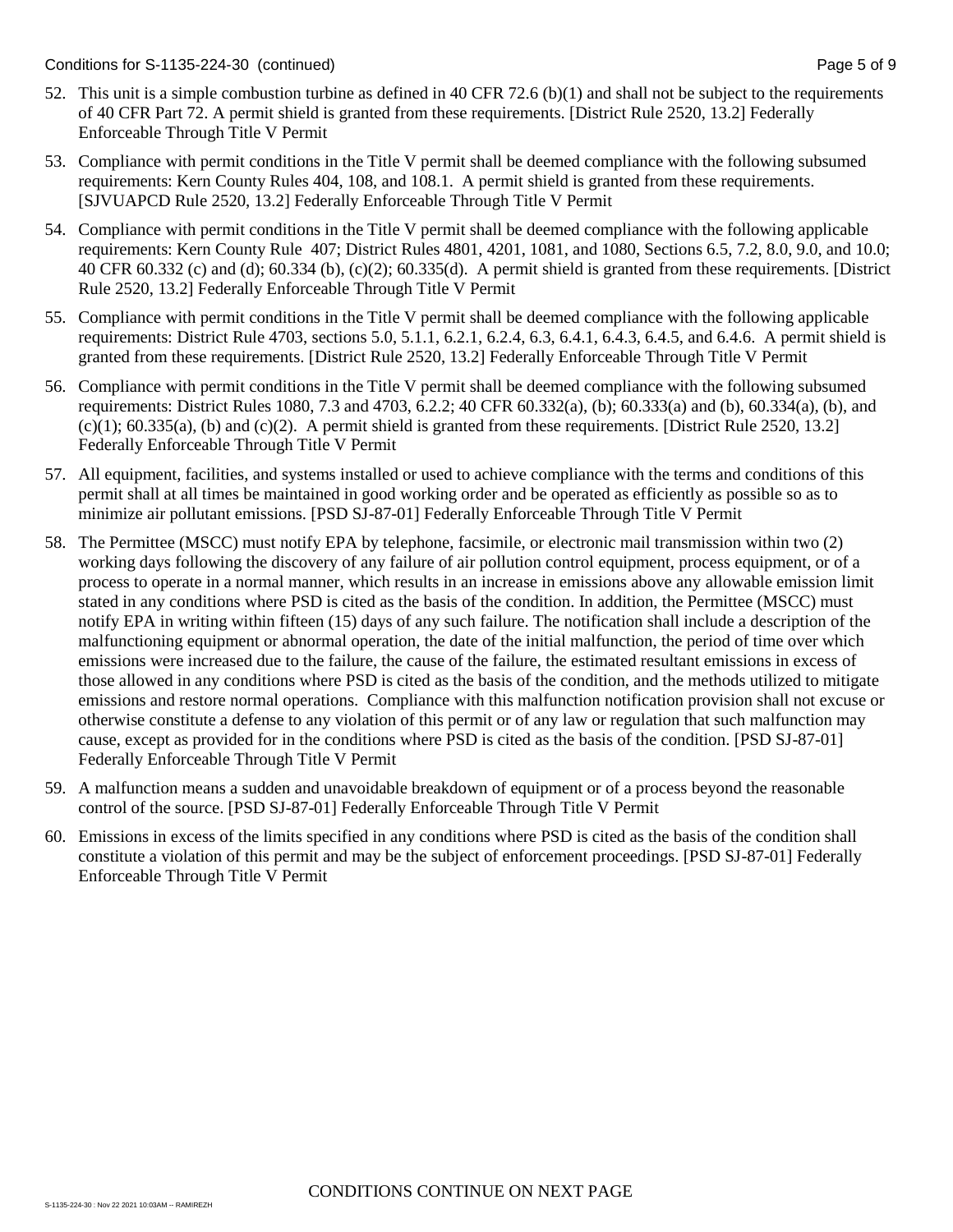### Conditions for S-1135-224-30 (continued) Conditions for S-1135-224-30 (continued)

- 61. Affirmative defense: In the context of an enforcement proceeding, emissions which are below the limits set forth in any condition where PSD is cited as the basis of the condition shall not be subject to penalty if the Permittee (MSCC) retains properly signed, contemporaneous operating logs or other relevant evidence and can demonstrate all of the following: i.) A malfunction caused the emissions in excess of the limits in any condition where PSD is cited as the basis of the condition; ii.) The permitted facility, including the air pollution control equipment and process equipment, was being properly operated at the time of the malfunction; iii.) Preventative maintenance was regularly performed in a manner consistent with good practice for minimizing emissions; iv.) The excess emissions were not part of a recurring pattern indicative of inadequate design, operation, or maintenance; v.) During the period of the malfunction, the permittee (MSCC) took all reasonable steps to minimize the amount and duration of emissions (including any bypass) that exceeded the emission limits provided in any condition where PSD is cited as the basis of the condition. Reasonable steps to minimize emissions could include, but are not limited to, reducing production to the lowest level practicable, reducing the material feed that results in the increased emissions, and switching to alternative, less polluting fuels. Where repairs were required, repairs were made in an expeditious fashion when the operator knew or should have known that applicable emission limitations were being exceeded. Off-shift labor and overtime must have been utilized, to the extent practicable, to ensure that such repairs were made as expeditiously as possible; and vi.) The permittee (MSCC) complied with the malfunction reporting requirements as specified in the condition where PSD is cited as the basis of the condition. [PSD SJ-87-01] Federally Enforceable Through Title V Permit
- 62. All emissions, including those associated with a malfunction which may be eligible for an affirmative defense, must be included in all emissions calculations and demonstrations of compliance with mass emission limits (e.g., daily, monthly, and annual emission limits) specified in this permit. [PSD SJ-87-01] Federally Enforceable Through Title V Permit
- 63. This provision is in addition to any emergency or malfunction provision contained in any applicable requirement or elsewhere in this permit. [PSD SJ-87-01] Federally Enforceable Through Title V Permit
- 64. The EPA Regional Administrator, and/or their authorized representative, upon the presentation of credential, must be permitted: (1) to enter the premises where the source is located or where any records are required to be kept under the terms and conditions of the PSD permit SJ-87-01; and (2) at reasonable times to have access to and copy any records required to be kept under the terms and conditions of PSD permit SJ 87-01; and (3) to inspect any equipment, operation, or method required in the PSD permit SJ-87-01; and (4) to sample emissions from source(s). [PSD SJ-87- 01] Federally Enforceable Through Title V Permit
- 65. In the event of any changes in control or ownership of facilities to be constructed or modified, this permit shall be binding on all subsequent owners and operators. The Permittee (MSCC) shall notify the succeeding owner and operator of the existence of the PSD permit SJ-87-01 and its conditions by letter, a copy of which shall be forwarded to the EPA. [PSD SJ-87-01] Federally Enforceable Through Title V Permit
- 66. The provisions of the PSD permit SJ-87-01 are severable, and , if any provisions of the permit is held invalid, the remainder of the permit must not be affected thereby. [PSD SJ-87-01] Federally Enforceable Through Title V Permit
- 67. The permittee (MSCC) must construct and operate the proposed power plant in compliance with all other applicable provisions of 40 CFR Parts 52, 60, 62, and 63 and all other applicable Federal, State, and local air quality regulations. [PSD SJ-87-01] Federally Enforceable Through Title V Permit
- 68. On or before the date of startup (as defined in 40 C.F.R. 60.2) of the Western Midway Sunset Cogeneration Project (WMSCP; PSD Permit No. SJ-00-01) and thereafter the Permittee (MSCC) must install, continuously operate, and maintain the Dry Low NOx (DLN) combustion systems to reduce NOx emissions from each of its three turbines. The Permittee (MSCC) shall also use proper combustion techniques for the control of CO emissions from the equipment at MSCP. [PSD SJ-87-01] Federally Enforceable Through Title V Permit
- 69. Within 60 days after achieving the base load, but no later than 180 days after initial startup of all three modified turbines (as defined in 40 C.F.R. 60.2), and annually thereafter (at about the anniversary of the initial performance test), the Permittee (MSCC) must conduct performance tests (as described in 40 C.F.R. 60.8) for NOx, and CO on the exhaust stack gases. The Permittee (MSCC) must furnish the District, the California Air Resources Board (CARB), and the EPA a written report of the results of such tests. Upon written request from the Permittee (MSCC), and adequate justification, EPA may waive a specific annual test and/or allow for testing to be done at less than maximum operating capacity. [PSD SJ 87-01] Federally Enforceable Through Title V Permit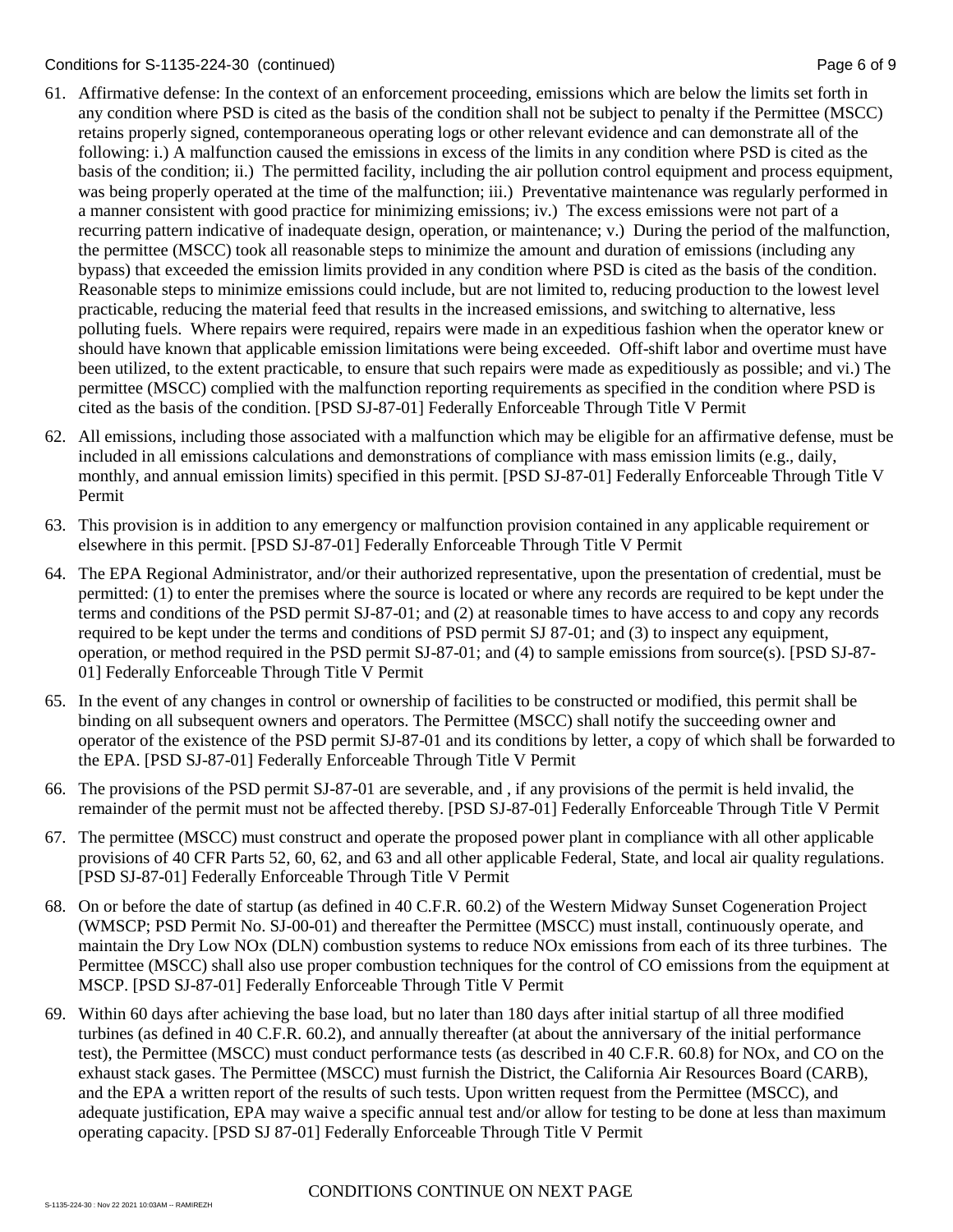### Conditions for S-1135-224-30 (continued) Page 7 of 9

- 70. Performance tests for the emissions of NOx, and CO must be conducted and the results reported in accordance with the test methods set forth in 40 C.F.R. 60.8 and 40 C.F.R. 60, Appendix A. The following test methods must be used: a.) Performance tests for the emissions of NOx must be conducted using EPA Method 1-4 and 7E. b.) Performance tests for the emissions of CO must be conducted using the EPA Methods 1-4 and 10. In lieu of the above-mentioned test methods, equivalent methods may be used with prior written approval from EPA. The Permittee (MSCC) must notify EPA in writing at least 30 days prior to such tests to allow time for the development of an approvable performance test plan and to arrange for an observer to be present at the test. [PSD SJ 87-01] Federally Enforceable Through Title V Permit
- 71. For performance test purposes, sampling ports, platforms, and access must be provided by the Permittee on the emission unit exhaust system in accordance with 40 C.F.R. 60.8(e). [PSD SJ 87-01] Federally Enforceable Through Title V Permit
- 72. On and after the date of startup of the WMSCP (PSD Permit No. SJ-00-01), the Permittee (MSCC) must not discharge or cause the discharge of CO into the atmosphere in excess of the following emission limits per turbine: The more stringent of 25 ppmvd @ 15% O2 or 55 pounds per hour, based on 3-hour rolling average. [PSD SJ-87-01] Federally Enforceable Through Title V Permit
- 73. This condition applies prior to the startup of the WMSCP: On and after the date of start up any of the three turbines at MSCP must not discharge (per turbine, and based on 3-hour rolling average) into the atmosphere CO in excess of the following of any of: 1.) The more stringent of 52.0 ppmvd @ 15% O2 or 94 pounds for loads greater than or equal to 75%. 2.) The more stringent of 62.0 ppmvd @ 15% O2 or 94 pounds for loads greater than or equal to 35% but less than 75%. 3.) 94 pounds per hour for loads less than 35%. [PSD SJ-87-01] Federally Enforceable Through Title V Permit
- 74. On and after the date of startup of the WMSCP (PSD Permit No. SJ-00-01), the Permittee (MSCC) must not discharge or cause the discharge of NOx into the atmosphere in excess of the following emission limits per turbine: The more stringent of 10 ppmvd @ 15% O2 or 36.1 pounds per hour, based on 3-hour rolling average. [PSD SJ-87-01] Federally Enforceable Through Title V Permit
- 75. This condition applies prior to the startup of the WMSCP: On and after the date of start-up of any of the three turbines, MSCC must not discharge (per turbine, based on 3-hour rolling average) into the atmosphere NOx (as NO2) in excess of the following: 1.) The more stringent of 25.0 ppmvd @ 15% O2 or 85.0 pounds per hour for loads greater than or equal to 75%; 2.) The more stringent of 42.0 ppmvd @ 15% O2 or 85 pounds per hour for loads greater than or equal to 35% but less than 75%; 3.) 85 pounds per hour for loads less than 35%. [PSD SJ-87-01] Federally Enforceable Through Title V Permit
- 76. The hourly (3-hour averaging) emissions must not exceed: 1.) 94 pounds of CO and 85 pounds of NOx; 2.) All CEMs must be operating during startups and shut downs; 3.) The time, date and duration of each startup and shutdown event must be recorded. The records must include the lbs/hour calculations based on the CEM data. These records must be kept for five years following the date of such events. [PSD SJ-87-01] Federally Enforceable Through Title V Permit
- 77. Prior to the date of startup and thereafter, the Permittee (MSCC) must install, maintain and operate the following continuous monitoring systems (CEMs) in the exhaust stacks: a.) Continuous monitoring systems to measure stack gas NOx , CO and O2 concentrations. The systems must meet EPA monitoring performance specification (40 C.F.R. 60.13 and 40 C.F.R. 60, Appendix B, Performance Specifications 2, 3 and 4); b.) A continuous monitoring system to measure stack gas and natural gas volumetric flow rates. The stack gas flow measurement system must meet EPA Performance Specifications for (40 C.F.R. Part 52, Appendix E). [PSD SJ-87-01] Federally Enforceable Through Title V Permit
- 78. The Permittee (MSCC) must maintain a file of all measurements, including continuous monitoring systems evaluations; all continuous monitoring systems or monitoring device calibration checks; adjustments and maintenance performed on these systems or devices; performance and all other information required by 40 C.F.R. 60 Appendices A-B recorded in a permanent form suitable for inspection. The file must be retained for five years following the date of such measurements, maintenance, reports and records. [PSD SJ-87-01] Federally Enforceable Through Title V Permit
- 79. The Permittee (MSCC) must notify EPA of the date on which demonstration for the continuous monitoring system performance commences (40 C.F.R. 60.13). This date must be no later than 60 days after full load operation but not later than 180 days after startup. [PSD SJ-87-01] Federally Enforceable Through Title V Permit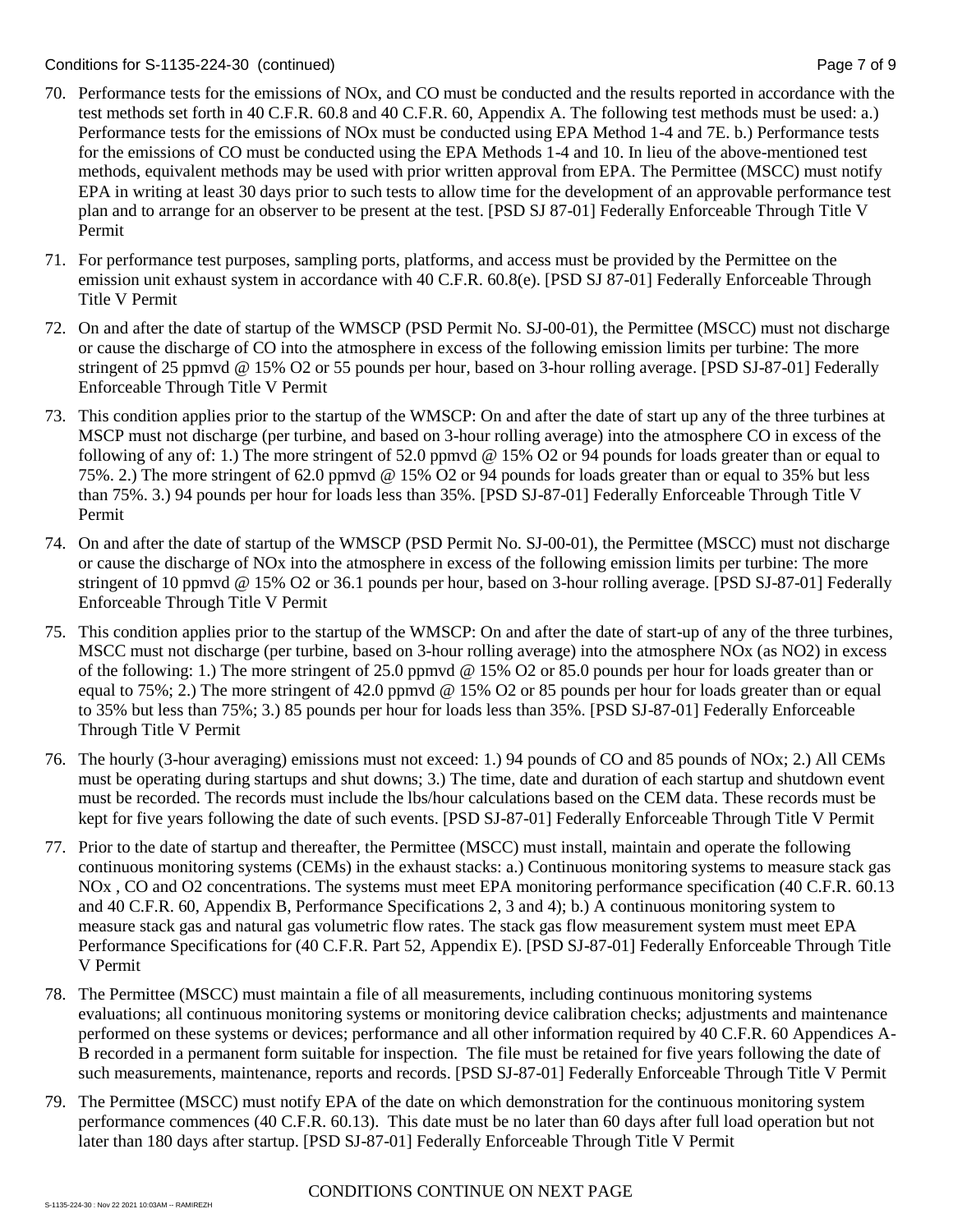### Conditions for S-1135-224-30 (continued) Page 8 of 9

- 80. The Permittee (MSCC) must submit a written report of all excess emissions to EPA for every calendar quarter. The quarterly report must include the following: a.) The magnitude of the excess emissions computed in accordance with 40 C.F.R. 60.13(h), any conversion factors used, and the date and time of commencement and compilation of each time period of excess emissions; b.) Specific identification of each period of excess emissions that occurs during startups, shutdowns, and malfunctions of any equipment. The nature and cause of any malfunction (if known) and the corrective action taken or preventative measures adopted must also be reported; c.) The date and time identifying each period during which the continuous monitoring system was inoperative except for zero and span checks, and the nature of the system repairs or adjustments; d.) When no excess emissions have occurred or the continuous monitoring system has not been inoperative, repaired, or adjusted, such information must be stated in the report; and e.) Excess emissions must be defined as any 3-hour period during which the average emissions of CO, as measured by the CEM exceeds the maximum emission limits set forth in the condition with a CO emission limit, where PSD is cited as the basis of the condition or any 3-hour period during which the average emissions of NOx exceed the maximum emission limits set forth in the condition with a NOx emission limit, where PSD is cited as the basis of the condition. [PSD SJ-87-01] Federally Enforceable Through Title V Permit
- 81. Excess emissions indicated by the CEM system must be considered violations of the applicable emission limit for the purpose of this permit. [PSD SJ-87-01] Federally Enforceable Through Title V Permit
- 82. The quality assurance project plan used by the Permittee (MSCC) for the certification and operation of the continuous emissions monitors, which meets the requirements of 40 C.F.R. Part 60, Appendix F, must be available upon request to EPA. [PSD SJ-87-01] Federally Enforceable Through Title V Permit
- 83. The Permittee (MSCC) must keep a monthly record of all fuel uses. [PSD SJ-87-01] Federally Enforceable Through Title V Permit
- 84. The proposed power plant is subject to the federal regulations entitled Standards of Performance for New Stationary Sources (40 C.F.R. 60). The owner or operator must meet all applicable requirements of 40 C.F.R. 60 Subparts A and GG of this regulation. [PSD SJ-87-01] Federally Enforceable Through Title V Permit
- 85. All three turbines will fire natural gas only. The Permittee (MSCC) must only combust pipeline quality natural gas with sulfur content (as S) below 0.75 grains per 100 dry standard cubic feet (dscf). [PSD SJ-87-01] Federally Enforceable Through Title V Permit
- 86. MSCC shall have legal and operational responsibility and control of all air pollutant emitting activities of the MSCP. This responsibility shall include, but shall not be limited to the following: 1.) Operating and maintaining the project to comply with all federal, state, and local air pollution laws, regulations, orders, and other requirements; 2.) Ensuring the emissions offsets, tradeoffs, or other emission reductions required for this project under permits issued by the U.S. EPA, the District, and/or the California Energy Commission are obtained as required; or 3.) Any violations of any air pollution requirements are the legal responsibility of MSCC, in addition to any other legal responsible entity. Any proposed change to this condition shall require prior written concurrence of the US EPA. [PSD SJ-87-01] Federally Enforceable Through Title V Permit
- 87. The allowable incidental taking (killing, harming, or harassment) of San Joaquin kit foxes, blunt-nosed leopard lizards, and giant kangaroo rats is confined to the proposed cogeneration plant site one half mile radius around this site (on lands owned or leased by Aera Energy LLC), and associated subject cogeneration plant facilities (including pipelines, transmission lines, temporary equipment stockpiling areas, and access roads) as discussed in the project Application for Certification report (Sun Cogeneration Company and Southern Sierra Energy Company 1985). [PSD SJ-87-01] Federally Enforceable Through Title V Permit
- 88. MSCC is required to implement the "Agreement on Conditions for Mitigation of the Biological Impacts of the Midway-Sunset Project" as required by the U.S. Fish and Wildlife Service (USFWS) (Memorandum dated March 16, 1987 from the USFWS to the US EPA). [PSD SJ-87-01] Federally Enforceable Through Title V Permit
- 89. Any endangered species found dead should be turned in to the California Department of Fish and Game for Analysis. MSCC must also report this event to the USFWS. The USFWS may recommend amendment to the existing project actions pending results of the analysis. [PSD SJ-87-01] Federally Enforceable Through Title V Permit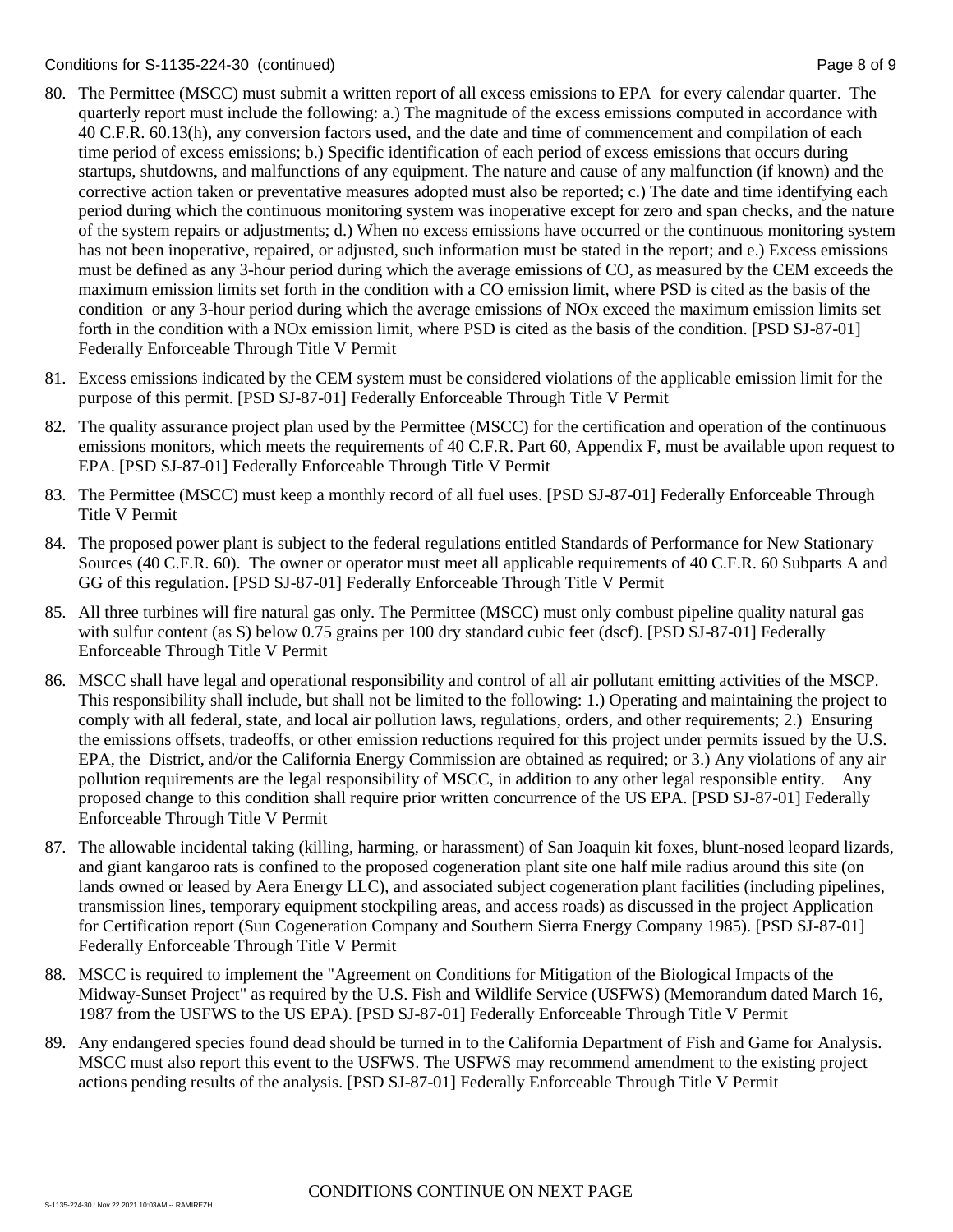Conditions for S-1135-224-30 (continued) Page 9 of 9

- 90. All correspondence as required by this permit shall be forwarded to: 1.) Director, Air Division (Attn: Air-3) EPA Region IX 75 Hawthorne Street San Francisco, CA 94105-3901 Tel: (415) 744-1291 Fax: (415) 744-1076; 2.) Chief, Stationary Source Division, California Air Resource Board P.O. Box 2815 Sacramento, CA 95812; and 3.) Air Pollution Control Officer, San Joaquin Valley Unified APCD 34946 Flyover Court Bakersfield, CA 93308. [PSD SJ-87-01] Federally Enforceable Through Title V Permit
- 91. MSCC is jointly owned by Sun Cogeneration Limited Partnership (Sun Cogen LP) and San Joaquin Energy Company. Sun Cogen LP is managed and controlled by a wholly owned subsidiary of Aera Energy LLC. (See Condition 104) [PSD SJ-87-01] Federally Enforceable Through Title V Permit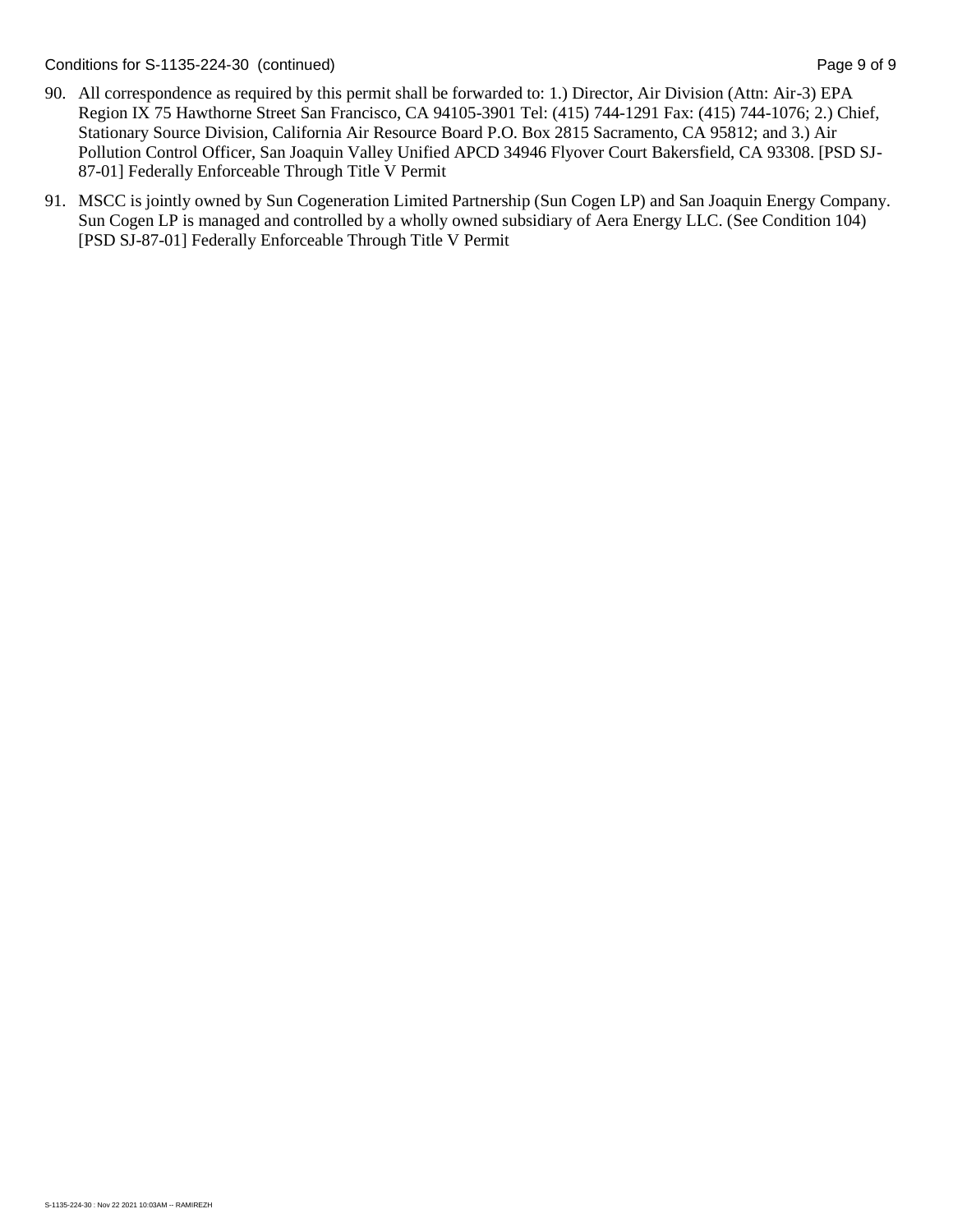



# **AUTHORITY TO CONSTRUCT**

**PERMIT NO:** S-1135-225-29 **ISSUANCE DATE:** 11/22/2021

| <b>LEGAL OWNER OR OPERATOR: AERA ENERGY LLC</b> |                                            |
|-------------------------------------------------|--------------------------------------------|
| <b>MAILING ADDRESS:</b>                         | PO BOX 11164                               |
|                                                 | BAKERSFIELD, CA 93389-1164                 |
| <b>LOCATION:</b>                                | <b>HEAVY OIL WESTERN STATIONARY SOURCE</b> |
|                                                 | MIDWAY-SUNSET                              |
|                                                 | KERN COUNTY, CA                            |

### **SECTION:** 17 **TOWNSHIP:** 31S **RANGE:** 22E

### **EQUIPMENT DESCRIPTION:**

MODIFICATION OF 78.2 MW COGENERATION UNIT B WITH GE MODEL G7111E FRAME 7E GAS TURBINE ENGINE WITH DRY LOW NOX COMBUSTORS (DLN1+ TURNDOWN ENHANCE), SELECTIVE CATALYTIC REDUCTION (SCR), AND UNFIRED HEAT RECOVERY STEAM GENERATOR (HRSG): REMOVE PERMIT UNIT FROM AND ELIMINATE SPECIFIC LIMITING CONDITION (SLC) PLAN; REMOVE SEVERAL PSD CONDITIONS THAT APPLIED TO STEAM GENERATORS NO LONGER IN SERVICE

### **CONDITIONS**

- 1. This Authority to Construct serves as a written certificate of conformity with the procedural requirements of 40 CFR 70.7 and 70.8 and with the compliance requirements of 40 CFR 70.6(c). [District Rule 2201] Federally Enforceable Through Title V Permit
- 2. Prior to operating with modifications authorized by this Authority to Construct, the facility shall submit an application to modify the Title V permit with an administrative amendment in accordance with District Rule 2520 Section 5.3.4. [District Rule 2520, 5.3.4] Federally Enforceable Through Title V Permit
- 3. CTG exhaust after the SCR unit shall be equipped with continuously recording emissions monitors dedicated to this unit for NOx, CO, and O2. Continuous emissions monitors shall meet the requirements of 40 CFR Part 60, Appendices B and F, and 40 CFR Part 75, and shall be capable of monitoring emissions during startups and shutdowns as well as normal operating conditions. If relative accuracy of CEM(s) cannot be demonstrated during startup conditions, CEM results during startup and shutdown events shall be replaced with startup emission rates obtained from source testing to determine compliance with emission limits. [District Rules 2201 and 4703] Federally Enforceable Through Title V Permit

### CONDITIONS CONTINUE ON NEXT PAGE

**YOU MUST NOTIFY THE DISTRICT COMPLIANCE DIVISION AT (661) 392-5500 WHEN CONSTRUCTION IS COMPLETED AND PRIOR TO OPERATING THE EQUIPMENT OR MODIFICATIONS AUTHORIZED BY THIS AUTHORITY TO CONSTRUCT.** This is NOT a PERMIT TO OPERATE. Approval or denial of a PERMIT TO OPERATE will be made after an inspection to verify that the equipment has been constructed in accordance with the approved plans, specifications and conditions of this Authority to Construct, and to determine if the equipment can be operated in compliance with all Rules and Regulations of the San Joaquin Valley Unified Air Pollution Control District. Unless construction has commenced pursuant to Rule 2050, this Authority to Construct shall expire and application shall be cancelled two years from the date of issuance. The applicant is responsible for complying with all laws, ordinances and regulations of all other governmental agencies which may pertain to the above equipment.

Samir Sheikh, Executive Director / APCO

 $\mu$ 

Brian Clements, Director of Permit Services S-1135-225-29 : Nov 22 2021 10:03AM -- RAMIREZH : Joint Inspection NOT Required

Southern Regional Office • 34946 Flyover Court • Bakersfield, CA 93308 • (661) 392-5500 • Fax (661) 392-5585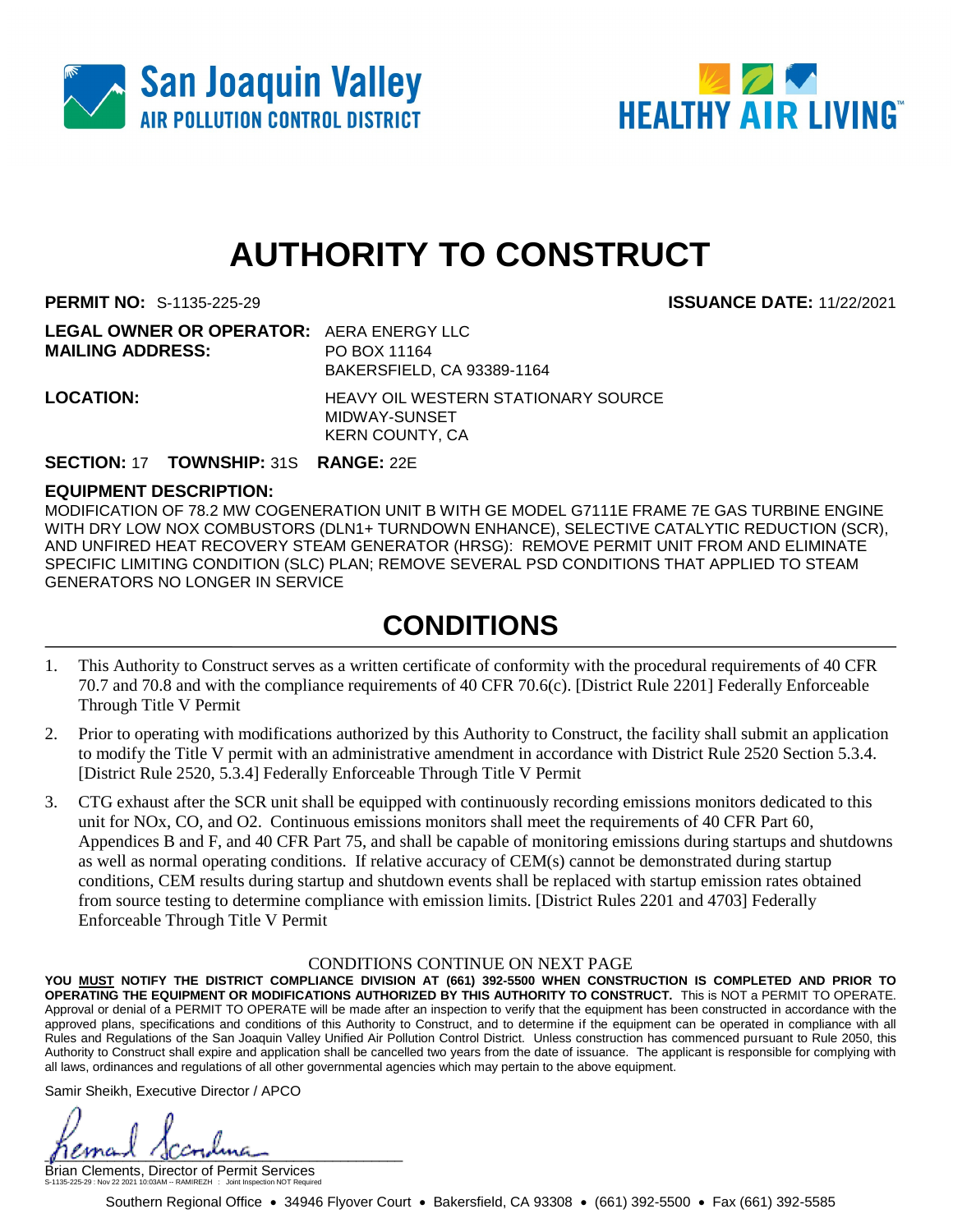### Conditions for S-1135-225-29 (continued) Page 2 of 9

- 4. CTG shall be equipped with a continuously recording emission monitor preceding the SCR module measuring NOx concentration for the purposes of calculating ammonia slip. Permittee shall check, record, and quantify the calibration drift (CD) at two concentration values at least once daily (approximately 24 hours) when SCR is operated. The calibration shall be adjusted whenever the daily zero or high-level CD exceeds 5%. If either the zero or high-level CD exceeds 5% for five consecutive daily periods, the analyzer shall be deemed out-of-control. If either the zero or highlevel CD exceeds 10% during any CD check, analyzer shall be deemed out-of-control. If the analyzer is out-ofcontrol, the permittee shall take appropriate corrective action and then repeat the CD check. [District Rules 2201 and 4703] Federally Enforceable Through Title V Permit
- 5. Ammonia injection grid shall be equipped with operational ammonia flowmeter and injection pressure indicator. [District Rule 2201] Federally Enforceable Through Title V Permit
- 6. Heat recovery steam generator design shall provide space for additional selective catalytic reduction catalyst and oxidation catalyst if required to meet NOx and CO emission limits. [District Rule 2201] Federally Enforceable Through Title V Permit
- 7. When SCR is operated, permittee shall monitor and record exhaust gas temperature at selective catalytic reduction and oxidation catalyst inlets. [District Rule 2201] Federally Enforceable Through Title V Permit
- 8. When SCR is operated, ammonia shall be injected whenever the selective catalytic reduction system catalyst temperature exceeds the minimum ammonia injection temperature recommended by the manufacturer. [District Rule 2201] Federally Enforceable Through Title V Permit
- 9. Gas turbine engine shall be equipped with fuel consumption monitor recorder accurate to +/- 3%. [District Rule 2201] Federally Enforceable Through Title V Permit
- 10. CEM for NOx (as NO2) and CO shall conform to Rule 1080 specifications. [District Rules 1080 and 4703] Federally Enforceable Through Title V Permit
- 11. HRSG exhaust stack shall be equipped with permanent stack sampling provisions adequate to facilitate testing consistent with EPA test methods. [District Rule 2201] Federally Enforceable Through Title V Permit
- 12. Flue gas ducting from engine to HRSG shall have no provisions for introduction of dilution air. [District Rule 1110] Federally Enforceable Through Title V Permit
- 13. Lube oil cooler/accumulation vent shall be equipped with control device(s) approved by the APCO sufficient to prevent emissions. [District Rule 2201] Federally Enforceable Through Title V Permit
- 14. Lube oil cooler/accumulator vent(s) shall not have detectable emissions. [District Rule 2201] Federally Enforceable Through Title V Permit
- 15. Natural gas sulfur content shall not exceed 0.31 gr/100 scf. [District Rule 2201] Federally Enforceable Through Title V Permit
- 16. All CEM's shall be calibrated and operated according to EPA guidelines as specified in 40 CFR 60 Appendix B. [District Rule 1080] Federally Enforceable Through Title V Permit
- 17. Quarterly CEM reports shall be submitted to the APCO according to EPA regulations as specified in 40 CFR 60 Appendix B. [District Rule 4001 and District rule 1080, 8.0] Federally Enforceable Through Title V Permit
- 18. Audits of all monitors shall be conducted by independent laboratory in accordance with EPA guidelines and witnessed by District. Reports shall be submitted to District within 60 days of audits. [District Rule 1080] Federally Enforceable Through Title V Permit
- 19. All notification, recordkeeping, performance tests, reporting requirements, and compliance testing requirements of Rule 4001 NSPS shall be satisfied. [District Rule 4001] Federally Enforceable Through Title V Permit
- 20. Operational records including fuel type, fuel characteristics, and consumption shall be maintained and shall be made readily available for District inspection upon request. [District Rule 1070] Federally Enforceable Through Title V Permit
- 21. Accurate records of NOx (as NO2) and CO flue gas concentration corrected to 15% O2 and fuel gas sulfur content shall be maintained and shall be reported as described in Rule 1080 upon request. [District Rule 1080] Federally Enforceable Through Title V Permit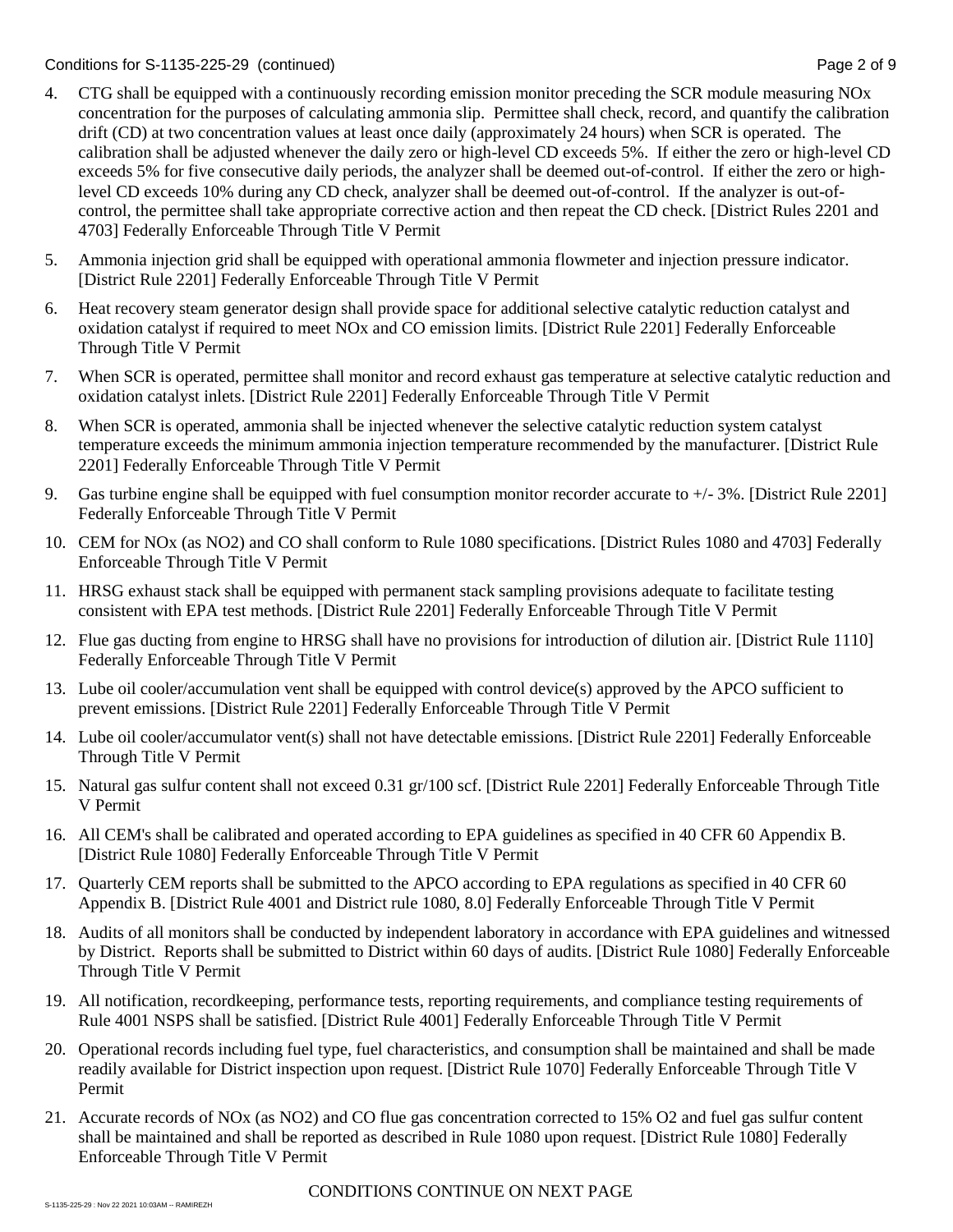Conditions for S-1135-225-29 (continued) Page 3 of 9

- 22. Emission rates shall not exceed the following: PM10: 0.010 lb/MMBtu, SOx (as SO2): 0.001 lb/MMBtu, NOx (as NO2): 0.018 lb/MMBtu, VOC: 0.009 lb/MMBtu, CO: 0.057 lb/MMBtu, and ammonia - 10 ppmvd @ 15%O2. [District Rules 2201, 4201; and Kern County Rule 404] Federally Enforceable Through Title V Permit
- 23. Permittee shall comply with the following emission limit at all times except during periods of start-up, shutdown, or reduced load: NOx (as NO2): 5.0 ppmv, and CO: 25 ppmv, dry @ 15% O2 corrected to ISO conditions. [40 CFR  $60.332(a)(1)$  &  $60.332(a)(2)$  and District Rule 4703] Federally Enforceable Through Title V Permit
- 24. Gas turbine engine start-up is that period of time not exceeding two hours in duration during which the unit is brought from a shutdown status to its operating temperature and pressure, including the time required by the unit's emission control system to reach full operation. [District Rules 2201 and 4703] Federally Enforceable Through Title V Permit
- 25. Gas turbine engine shutdown it that period of time not exceeding two hours in duration during which the unit is taken from an operational to a non-operational status by allowing it to cool down from its operating temperature to ambient temperature as the fuel supply to the unit is completely turned off. [District Rules 2201 and 4703] Federally Enforceable Through Title V Permit
- 26. Gas turbine reduced load period is that period not exceeding one hour in duration during which the unit is operated at less than rated capacity in order to change the position of the exhaust gas diverter gate. [District Rules 2201 and 4703] Federally Enforceable Through Title V Permit
- 27. Compliance with NOx and CO emission limits shall be demonstrated by District-witnessed sample collection by independent testing laboratory on an annual basis. Compliance with NOx, CO and ammonia emissions limits shall be demonstrated by District-witnessed sample collection by independent testing laboratory within 60 days of any use of the SCR system, unless compliance with emissions limitations has been demonstrated with the SCR system in operation within the preceding 12 month period. [District Rule 4703 and 1081] Federally Enforceable Through Title V Permit
- 28. Source testing shall be conducted using the methods and procedures approved by the District. The District must be notified 30 days prior to any compliance source test, and a source test plan must be submitted for approval 15 days prior to testing. [District Rule 1081] Federally Enforceable Through Title V Permit
- 29. The following test methods shall be used PM10: EPA method 5 (front half and back half), NOx: EPA Method 7E or 20, CO: EPA method 10 (or 10B) or CARB Method 100, O2: EPA Method 3, 3A, or 20, VOC: EPA method 18 or 25, ammonia: BAAQMD ST-1B, and fuel gas sulfur content: ASTM D3246. Alternative test methods as approved by the District may also be used to address the source testing requirements of this permit. [District Rule 1081, 40 CFR 60.335 (b), and District Rule 4703, 6.4] Federally Enforceable Through Title V Permit
- 30. Compliance with ammonia slip limit shall be demonstrated by using the following calculation procedure: ammonia slip ppmv @ 15% O2 =  $((a-(bxc/1,000,000)) \times 1,000,000 / b) \times d$ , where a = ammonia injection rate(lb/hr)/17(lb/lb. mol), b  $=$  dry exhaust gas flow rate (lb/hr)/(29(lb/lb. mol), c = change in measured NOx concentration ppmy at 15% O2 across catalyst, and  $d =$  correction factor. The correction factor shall be derived annually during compliance testing by comparing the measured and calculated ammonia slip. [District Rule 4102] Federally Enforceable Through Title V Permit
- 31. Official test results and field data shall be submitted within 60 days after collection. [District Rule 4703 and District Rule 1081] Federally Enforceable Through Title V Permit
- 32. All records shall be maintained and retained on-site for a minimum of five (5) years, and shall be made available for District inspection upon request. [District Rules 1070 and 4703] Federally Enforceable Through Title V Permit
- 33. CEC emission rates, except during periods of startup, shutdown, or reduced load shall not exceed PM10: 9.98 lb/hr, SOx (as SO2): 0.92 lb/hr, NOx (as NO2): 17.66 lb/hr, VOC: 9.00 lb/hr, and CO: 54.91 lb/hr. [District Rules 2080 and 4703, and 40 CFR 60] Federally Enforceable Through Title V Permit
- 34. For CEC purposes, emissions during periods of startup and shutdown shall not exceed the following values average over 2 hours: NOx: 140 lb/hr, and CO: 94 lb/hr. [District Rule 2080] Federally Enforceable Through Title V Permit
- 35. The CEC shall be notified of any changes to the combined annual emission limits for cogeneration units S-1135-224, 225, and -226, only to the extent to be informed of their impact on the Midway-Sunset Cogeneration Facility. [District Rule 2080] Federally Enforceable Through Title V Permit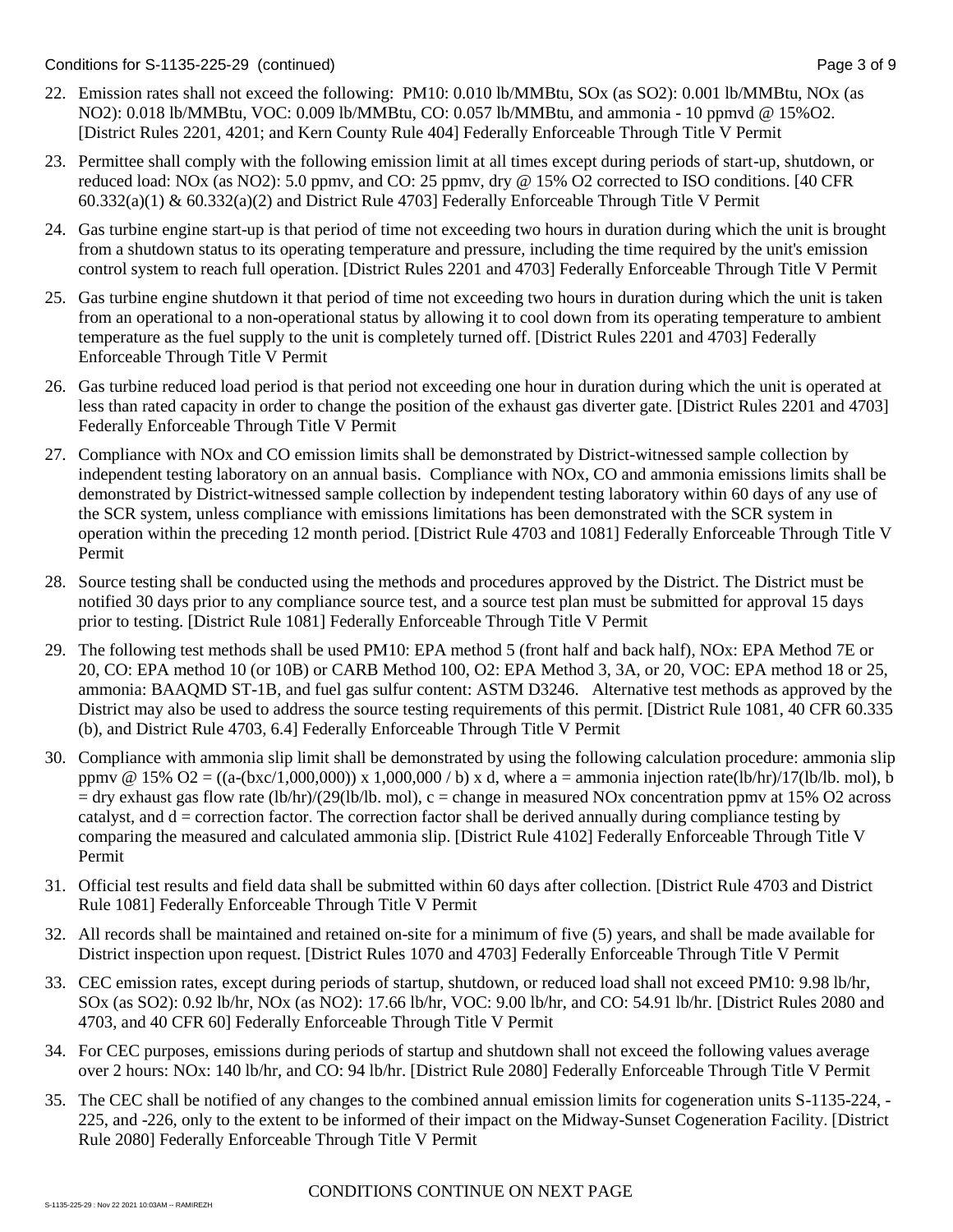### Conditions for S-1135-225-29 (continued) Page 4 of 9

- 36. Results of continuous emissions monitoring must be reduced according to the procedure established in 40 CFR, Part 51, Appendix P, paragraphs 5.0 through 5.3.3, or by other methods deemed equivalent by mutual agreement with the District, the CARB, and the EPA. [Kern County Rule 108 and District Rule 1080] Federally Enforceable Through Title V Permit
- 37. Records shall be maintained and shall contain: the occurrence and duration of any start-up, shutdown or malfunction, performance testing, evaluations, calibrations, checks, adjustments, maintenance of any CEM's that have been installed pursuant to District Rule 1080, and emission measurements. [Kern County Rule 108; District Rules 1080 and 4703; 40 CFR 60.7 (b)] Federally Enforceable Through Title V Permit
- 38. The permittee shall maintain hourly average records of NOx and CO emissions. Compliance with the hourly, daily, and twelve month rolling average VOC emission limits shall be demonstrated by the CO CEM data and the VOC/CO relationship determined by annual CO and VOC source tests of NOx, CO, and ammonia emission concentrations (ppmv @ 15% O2), and hourly, daily, and twelve month rolling. [District Rules 2201 and 4703] Federally Enforceable Through Title V Permit
- 39. A violation of NOx emission standards indicated by the NOx CEM shall be reported by the operator to the APCO within 96 hours. [Kern County Rule 108 and District Rule 1080, 9.0] Federally Enforceable Through Title V Permit
- 40. Operator shall notify the APCO no later than eight hours after the detection of a breakdown of the CEM. The operator shall inform the APCO of the intent to shut down the CEM at least 24 hours prior to the event. [Kern County Rule 108 and District Rule 1080, 10.0] Federally Enforceable Through Title V Permit
- 41. Emissions for this unit shall be calculated using the arithmetic mean, pursuant to District Rule 1081 (Amended December 16, 1993), of 3 thirty-minute test runs for NOx and CO. [District Rule 1081] Federally Enforceable Through Title V Permit
- 42. Unit shall be fired on a natural gas which has a sulfur content of less than or equal to 0.017% by weight. [40 CFR 60.333 (a) & (b); 40 CFR 60.334 (c)(2); Kern County Rule 407; and District Rule 4801] Federally Enforceable Through Title V Permit
- 43. If the turbine is fired on PUC-regulated natural gas, then maintain on file copies of natural gas bills. [District Rule 2520, 9.3.2] Federally Enforceable Through Title V Permit
- 44. If the turbine is not fired on PUC-regulated natural gas, then the sulfur content of the natural gas being fired in the turbine shall be determined using method(s) specified on this permit. [District Rule 2520, 9.3.2] Federally Enforceable Through Title V Permit
- 45. If the turbine is not fired on PUC-regulated natural gas, then the sulfur content of the natural gas being fired in the turbine shall be determined using ASTM method D 1072, D 3031, D 4084 or D 3246, or double GC for H2S and mercaptans. [40 CFR 60.335 (d)] Federally Enforceable Through Title V Permit
- 46. If the turbine is not fired on PUC-regulated natural gas, the sulfur content of each fuel source shall be tested weekly except that if compliance with the fuel sulfur content limit has been demonstrated for 8 consecutive weeks for a fuel source, then the testing frequency shall be semi-annually. If a test shows noncompliance with the sulfur content requirement, the source must return to weekly testing until eight consecutive weeks show compliance. [40 CFR 60.334 (b)(2)] Federally Enforceable Through Title V Permit
- 47. Operator shall submit a semiannual report listing any daily period during which the sulfur content of the fuel being fired in the gas turbine exceeds 0.8% by weight. [40 CFR 60.334(a)(2)] Federally Enforceable Through Title V Permit
- 48. HHV and LHV of the fuel shall be determined using ASTM D3588, ASTM 1826, OR ASTM 1945. [40 CFR 60.332 (a),(b) and District Rule 4703, 6.4.5] Federally Enforceable Through Title V Permit
- 49. The operator shall provide source test information annually regarding the exhaust gas NOx concentration corrected to 15% O2 (dry). [40 CFR 60.332 (a),(b) and District Rule 4703, 5.1] Federally Enforceable Through Title V Permit
- 50. Results of continuous emission monitoring must be averaged in accordance with the requirements of 40 CFR 60.13. [40 CFR 60.334 (a),(b),(c) and District Rule 4703, 5.0] Federally Enforceable Through Title V Permit
- 51. Operator shall maintain a stationary gas turbine operating log that includes, on a daily basis the actual local start-up and stop time, length and reason for reduced load periods, total hours of operation and quantity of fuel used. [40 CFR 60.332 (a),(b) and District Rule 4703, 6.2.4] Federally Enforceable Through Title V Permit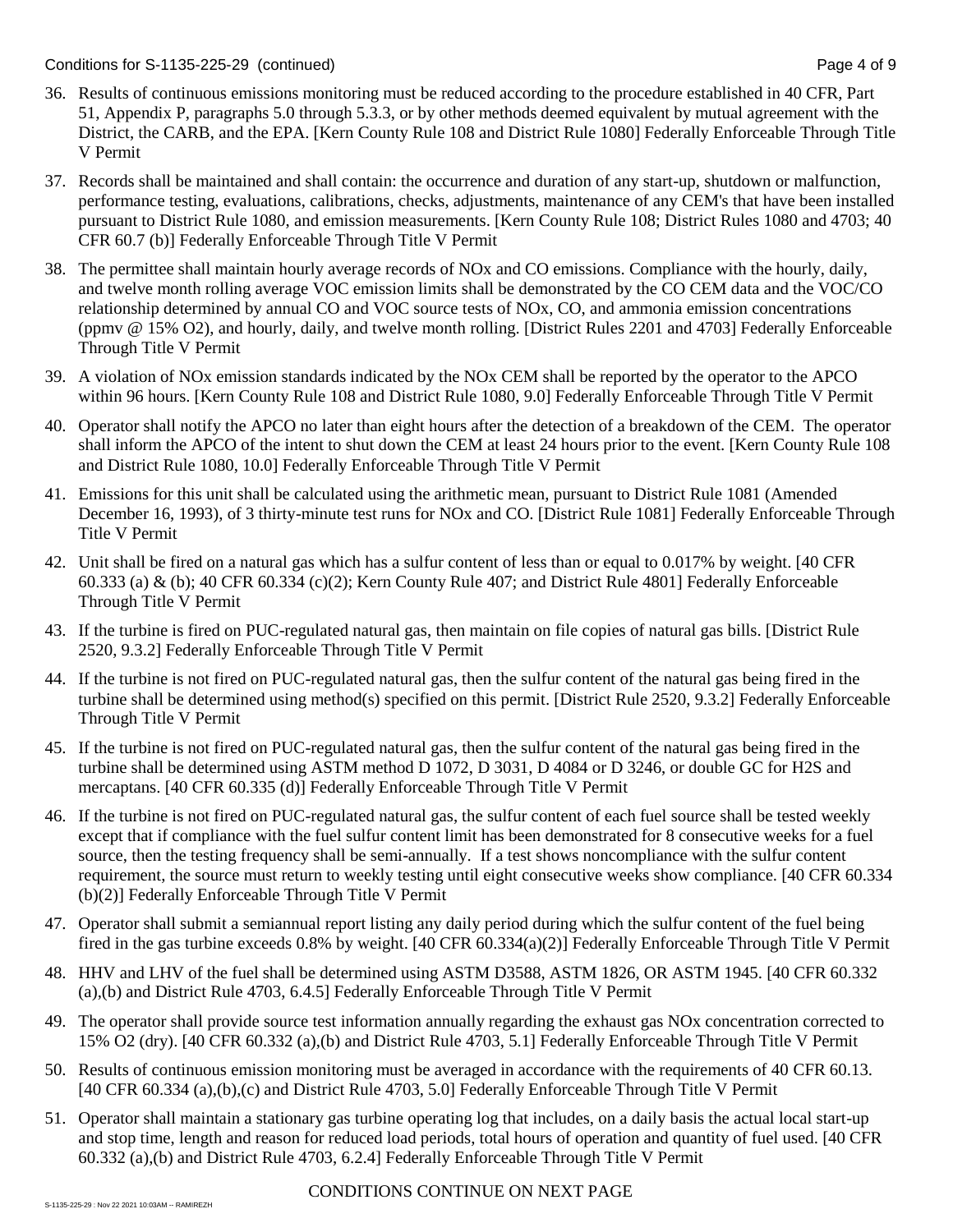- 52. This unit is a simple combustion turbine as defined in 40 CFR 72.6 (b)(1) and shall not be subject to the requirements of 40 CFR Part 72. A permit shield is granted from these requirements. [District Rule 2520, 13.2] Federally Enforceable Through Title V Permit
- 53. Compliance with permit conditions in the Title V permit shall be deemed compliance with the following subsumed requirements: Kern County Rules 404, 108, and 108.1. A permit shield is granted from these requirements. [SJVUAPCD Rule 2520, 13.2] Federally Enforceable Through Title V Permit
- 54. Compliance with permit conditions in the Title V permit shall be deemed compliance with the following applicable requirements: Kern County Rule 407; District Rules 4801, 4201, 1081, and 1080, Sections 6.5, 7.2, 8.0, 9.0, and 10.0; 40 CFR 60.332 (c) and (d); 60.334 (b), (c)(2); 60.335(d). A permit shield is granted from these requirements. [District Rule 2520, 13.2] Federally Enforceable Through Title V Permit
- 55. Compliance with permit conditions in the Title V permit shall be deemed compliance with the following applicable requirements: District Rule 4703, sections 5.0, 5.1.1, 6.2.1, 6.2.4, 6.3, 6.4.1, 6.4.3, 6.4.5, and 6.4.6. A permit shield is granted from these requirements. [District Rule 2520, 13.2] Federally Enforceable Through Title V Permit
- 56. Compliance with permit conditions in the Title V permit shall be deemed compliance with the following subsumed requirements: District Rules 1080, 7.3 and 4703, 6.2.2; 40 CFR 60.332(a), (b); 60.333(a) and (b), 60.334(a), (b), and  $(c)(1)$ ; 60.335(a), (b) and  $(c)(2)$ . A permit shield is granted from these requirements. [District Rule 2520, 13.2] Federally Enforceable Through Title V Permit
- 57. All equipment, facilities, and systems installed or used to achieve compliance with the terms and conditions of this permit shall at all times be maintained in good working order and be operated as efficiently as possible so as to minimize air pollutant emissions. [PSD SJ-87-01] Federally Enforceable Through Title V Permit
- 58. The Permittee (MSCC) must notify EPA by telephone, facsimile, or electronic mail transmission within two (2) working days following the discovery of any failure of air pollution control equipment, process equipment, or of a process to operate in a normal manner, which results in an increase in emissions above any allowable emission limit stated in any conditions where PSD is cited as the basis of the condition. In addition, the Permittee (MSCC) must notify EPA in writing within fifteen (15) days of any such failure. The notification shall include a description of the malfunctioning equipment or abnormal operation, the date of the initial malfunction, the period of time over which emissions were increased due to the failure, the cause of the failure, the estimated resultant emissions in excess of those allowed in any conditions where PSD is cited as the basis of the condition, and the methods utilized to mitigate emissions and restore normal operations. Compliance with this malfunction notification provision shall not excuse or otherwise constitute a defense to any violation of this permit or of any law or regulation that such malfunction may cause, except as provided for in the conditions where PSD is cited as the basis of the condition. [PSD SJ-87-01] Federally Enforceable Through Title V Permit
- 59. A malfunction means a sudden and unavoidable breakdown of equipment or of a process beyond the reasonable control of the source. [PSD SJ-87-01] Federally Enforceable Through Title V Permit
- 60. Emissions in excess of the limits specified in any conditions where PSD is cited as the basis of the condition shall constitute a violation of this permit and may be the subject of enforcement proceedings. [PSD SJ-87-01] Federally Enforceable Through Title V Permit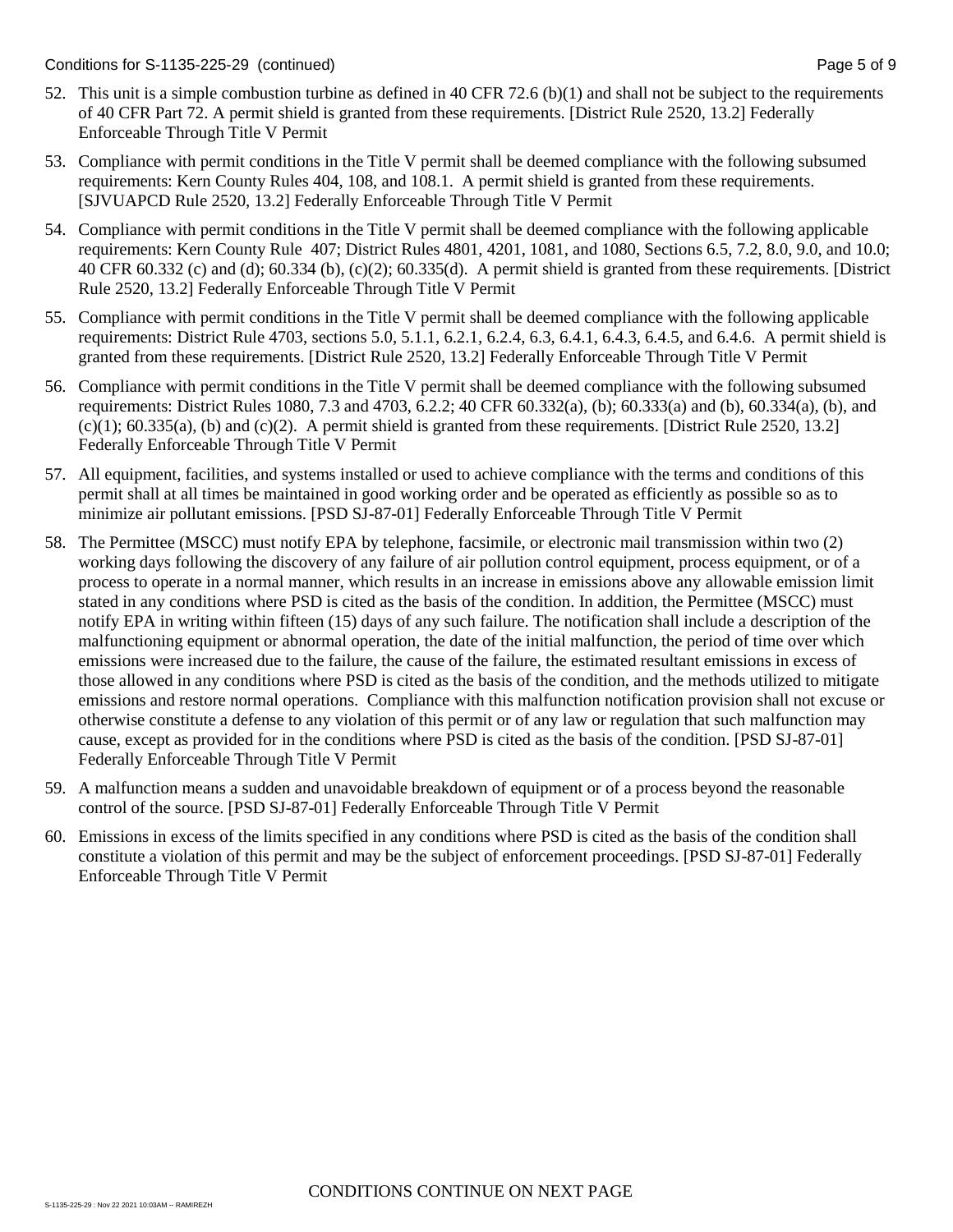### Conditions for S-1135-225-29 (continued) Page 6 of 9

- 61. Affirmative defense: In the context of an enforcement proceeding, emissions which are below the limits set forth in any condition where PSD is cited as the basis of the condition shall not be subject to penalty if the Permittee (MSCC) retains properly signed, contemporaneous operating logs or other relevant evidence and can demonstrate all of the following: i.) A malfunction caused the emissions in excess of the limits in any condition where PSD is cited as the basis of the condition; ii.) The permitted facility, including the air pollution control equipment and process equipment, was being properly operated at the time of the malfunction; iii.) Preventative maintenance was regularly performed in a manner consistent with good practice for minimizing emissions; iv.) The excess emissions were not part of a recurring pattern indicative of inadequate design, operation, or maintenance; v.) During the period of the malfunction, the permittee (MSCC) took all reasonable steps to minimize the amount and duration of emissions (including any bypass) that exceeded the emission limits provided in any condition where PSD is cited as the basis of the condition. Reasonable steps to minimize emissions could include, but are not limited to, reducing production to the lowest level practicable, reducing the material feed that results in the increased emissions, and switching to alternative, less polluting fuels. Where repairs were required, repairs were made in an expeditious fashion when the operator knew or should have known that applicable emission limitations were being exceeded. Off-shift labor and overtime must have been utilized, to the extent practicable, to ensure that such repairs were made as expeditiously as possible; and vi.) The permittee (MSCC) complied with the malfunction reporting requirements as specified in the condition where PSD is cited as the basis of the condition. [PSD SJ-87-01] Federally Enforceable Through Title V Permit
- 62. All emissions, including those associated with a malfunction which may be eligible for an affirmative defense, must be included in all emissions calculations and demonstrations of compliance with mass emission limits (e.g., daily, monthly, and annual emission limits) specified in this permit. [PSD SJ-87-01] Federally Enforceable Through Title V Permit
- 63. This provision is in addition to any emergency or malfunction provision contained in any applicable requirement or elsewhere in this permit. [PSD SJ-87-01] Federally Enforceable Through Title V Permit
- 64. The EPA Regional Administrator, and/or their authorized representative, upon the presentation of credential, must be permitted: (1) to enter the premises where the source is located or where any records are required to be kept under the terms and conditions of the PSD permit SJ-87-01; and (2) at reasonable times to have access to and copy any records required to be kept under the terms and conditions of PSD permit SJ 87-01; and (3) to inspect any equipment, operation, or method required in the PSD permit SJ-87-01; and (4) to sample emissions from source(s). [PSD SJ-87- 01] Federally Enforceable Through Title V Permit
- 65. In the event of any changes in control or ownership of facilities to be constructed or modified, this permit shall be binding on all subsequent owners and operators. The Permittee (MSCC) shall notify the succeeding owner and operator of the existence of the PSD permit SJ-87-01 and its conditions by letter, a copy of which shall be forwarded to the EPA. [PSD SJ-87-01] Federally Enforceable Through Title V Permit
- 66. The provisions of the PSD permit SJ-87-01 are severable, and , if any provisions of the permit is held invalid, the remainder of the permit must not be affected thereby. [PSD SJ-87-01] Federally Enforceable Through Title V Permit
- 67. The permittee (MSCC) must construct and operate the proposed power plant in compliance with all other applicable provisions of 40 CFR Parts 52, 60, 62, and 63 and all other applicable Federal, State, and local air quality regulations. [PSD SJ-87-01] Federally Enforceable Through Title V Permit
- 68. On or before the date of startup (as defined in 40 C.F.R. 60.2) of the Western Midway Sunset Cogeneration Project (WMSCP; PSD Permit No. SJ-00-01) and thereafter the Permittee (MSCC) must install, continuously operate, and maintain the Dry Low NOx (DLN) combustion systems to reduce NOx emissions from each of its three turbines. The Permittee (MSCC) shall also use proper combustion techniques for the control of CO emissions from the equipment at MSCP. [PSD SJ-87-01] Federally Enforceable Through Title V Permit
- 69. Within 60 days after achieving the base load, but no later than 180 days after initial startup of all three modified turbines (as defined in 40 C.F.R. 60.2), and annually thereafter (at about the anniversary of the initial performance test), the Permittee (MSCC) must conduct performance tests (as described in 40 C.F.R. 60.8) for NOx, and CO on the exhaust stack gases. The Permittee (MSCC) must furnish the District, the California Air Resources Board (CARB), and the EPA a written report of the results of such tests. Upon written request from the Permittee (MSCC), and adequate justification, EPA may waive a specific annual test and/or allow for testing to be done at less than maximum operating capacity. [PSD SJ 87-01] Federally Enforceable Through Title V Permit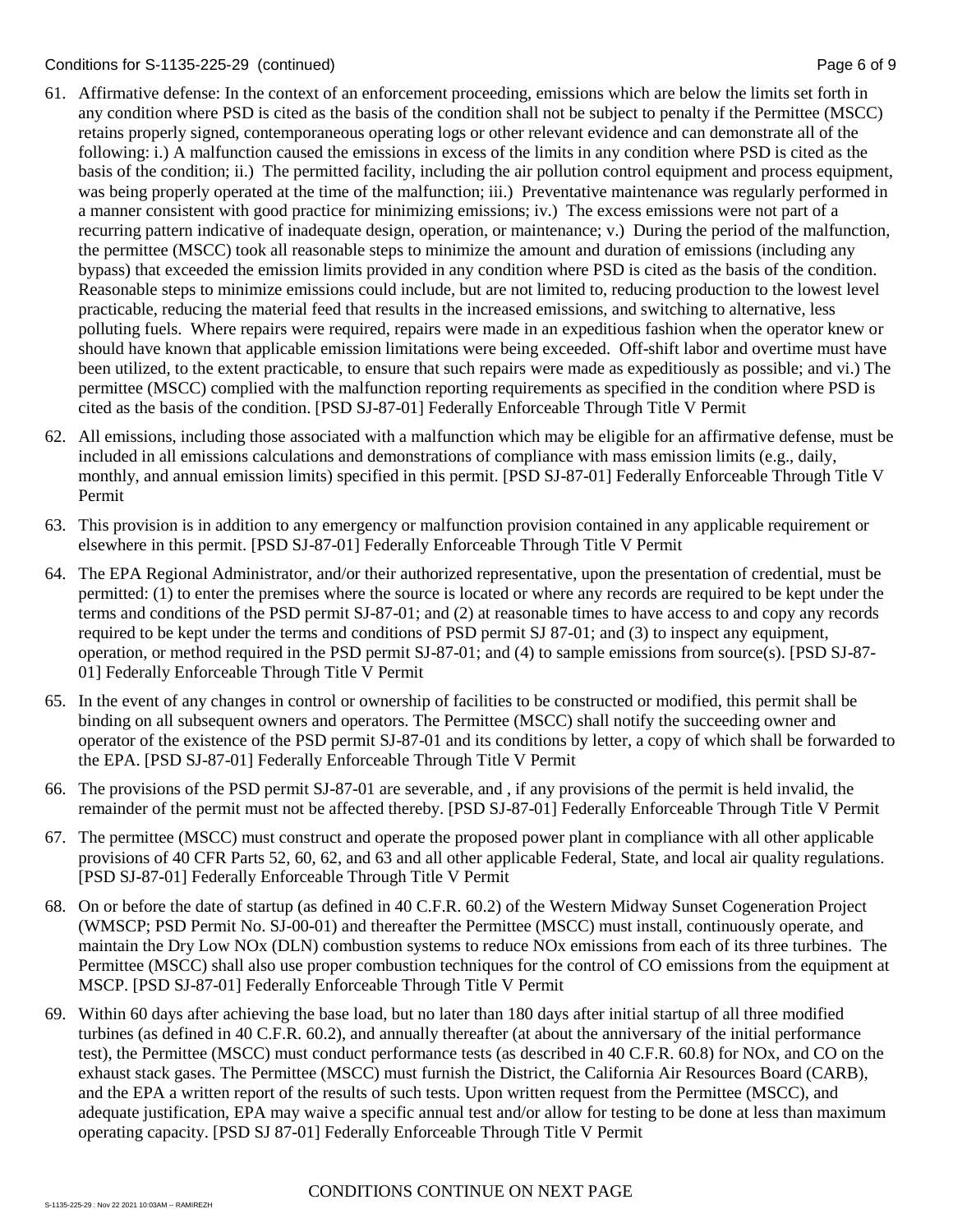### Conditions for S-1135-225-29 (continued) Page 7 of 9

- 70. Performance tests for the emissions of NOx, and CO must be conducted and the results reported in accordance with the test methods set forth in 40 C.F.R. 60.8 and 40 C.F.R. 60, Appendix A. The following test methods must be used: a.) Performance tests for the emissions of NOx must be conducted using EPA Method 1-4 and 7E. b.) Performance tests for the emissions of CO must be conducted using the EPA Methods 1-4 and 10. In lieu of the above-mentioned test methods, equivalent methods may be used with prior written approval from EPA. The Permittee (MSCC) must notify EPA in writing at least 30 days prior to such tests to allow time for the development of an approvable performance test plan and to arrange for an observer to be present at the test. [PSD SJ 87-01] Federally Enforceable Through Title V Permit
- 71. For performance test purposes, sampling ports, platforms, and access must be provided by the Permittee on the emission unit exhaust system in accordance with 40 C.F.R. 60.8(e). [PSD SJ 87-01] Federally Enforceable Through Title V Permit
- 72. On and after the date of startup of the WMSCP (PSD Permit No. SJ-00-01), the Permittee (MSCC) must not discharge or cause the discharge of CO into the atmosphere in excess of the following emission limits per turbine: The more stringent of 25 ppmvd @ 15% O2 or 55 pounds per hour, based on 3-hour rolling average. [PSD SJ-87-01] Federally Enforceable Through Title V Permit
- 73. This condition applies prior to the startup of the WMSCP: On and after the date of start up any of the three turbines at MSCP must not discharge (per turbine, and based on 3-hour rolling average) into the atmosphere CO in excess of the following of any of: 1.) The more stringent of 52.0 ppmvd @ 15% O2 or 94 pounds for loads greater than or equal to 75%. 2.) The more stringent of 62.0 ppmvd @ 15% O2 or 94 pounds for loads greater than or equal to 35% but less than 75%. 3.) 94 pounds per hour for loads less than 35%. [PSD SJ-87-01] Federally Enforceable Through Title V Permit
- 74. On and after the date of startup of the WMSCP (PSD Permit No. SJ-00-01), the Permittee (MSCC) must not discharge or cause the discharge of NOx into the atmosphere in excess of the following emission limits per turbine: The more stringent of 10 ppmvd @ 15% O2 or 36.1 pounds per hour, based on 3-hour rolling average. [PSD SJ-87-01] Federally Enforceable Through Title V Permit
- 75. This condition applies prior to the startup of the WMSCP: On and after the date of start-up of any of the three turbines, MSCC must not discharge (per turbine, based on 3-hour rolling average) into the atmosphere NOx (as NO2) in excess of the following: 1.) The more stringent of 25.0 ppmvd @ 15% O2 or 85.0 pounds per hour for loads greater than or equal to 75%; 2.) The more stringent of 42.0 ppmvd @ 15% O2 or 85 pounds per hour for loads greater than or equal to 35% but less than 75%; 3.) 85 pounds per hour for loads less than 35%. [PSD SJ-87-01] Federally Enforceable Through Title V Permit
- 76. The hourly (3-hour averaging) emissions must not exceed: 1.) 94 pounds of CO and 85 pounds of NOx; 2.) All CEMs must be operating during startups and shut downs; 3.) The time, date and duration of each startup and shutdown event must be recorded. The records must include the lbs/hour calculations based on the CEM data. These records must be kept for five years following the date of such events. [PSD SJ-87-01] Federally Enforceable Through Title V Permit
- 77. Prior to the date of startup and thereafter, the Permittee (MSCC) must install, maintain and operate the following continuous monitoring systems (CEMs) in the exhaust stacks: a.) Continuous monitoring systems to measure stack gas NOx , CO and O2 concentrations. The systems must meet EPA monitoring performance specification (40 C.F.R. 60.13 and 40 C.F.R. 60, Appendix B, Performance Specifications 2, 3 and 4); b.) A continuous monitoring system to measure stack gas and natural gas volumetric flow rates. The stack gas flow measurement system must meet EPA Performance Specifications for (40 C.F.R. Part 52, Appendix E). [PSD SJ-87-01] Federally Enforceable Through Title V Permit
- 78. The Permittee (MSCC) must maintain a file of all measurements, including continuous monitoring systems evaluations; all continuous monitoring systems or monitoring device calibration checks; adjustments and maintenance performed on these systems or devices; performance and all other information required by 40 C.F.R. 60 Appendices A-B recorded in a permanent form suitable for inspection. The file must be retained for five years following the date of such measurements, maintenance, reports and records. [PSD SJ-87-01] Federally Enforceable Through Title V Permit
- 79. The Permittee (MSCC) must notify EPA of the date on which demonstration for the continuous monitoring system performance commences (40 C.F.R. 60.13). This date must be no later than 60 days after full load operation but not later than 180 days after startup. [PSD SJ-87-01] Federally Enforceable Through Title V Permit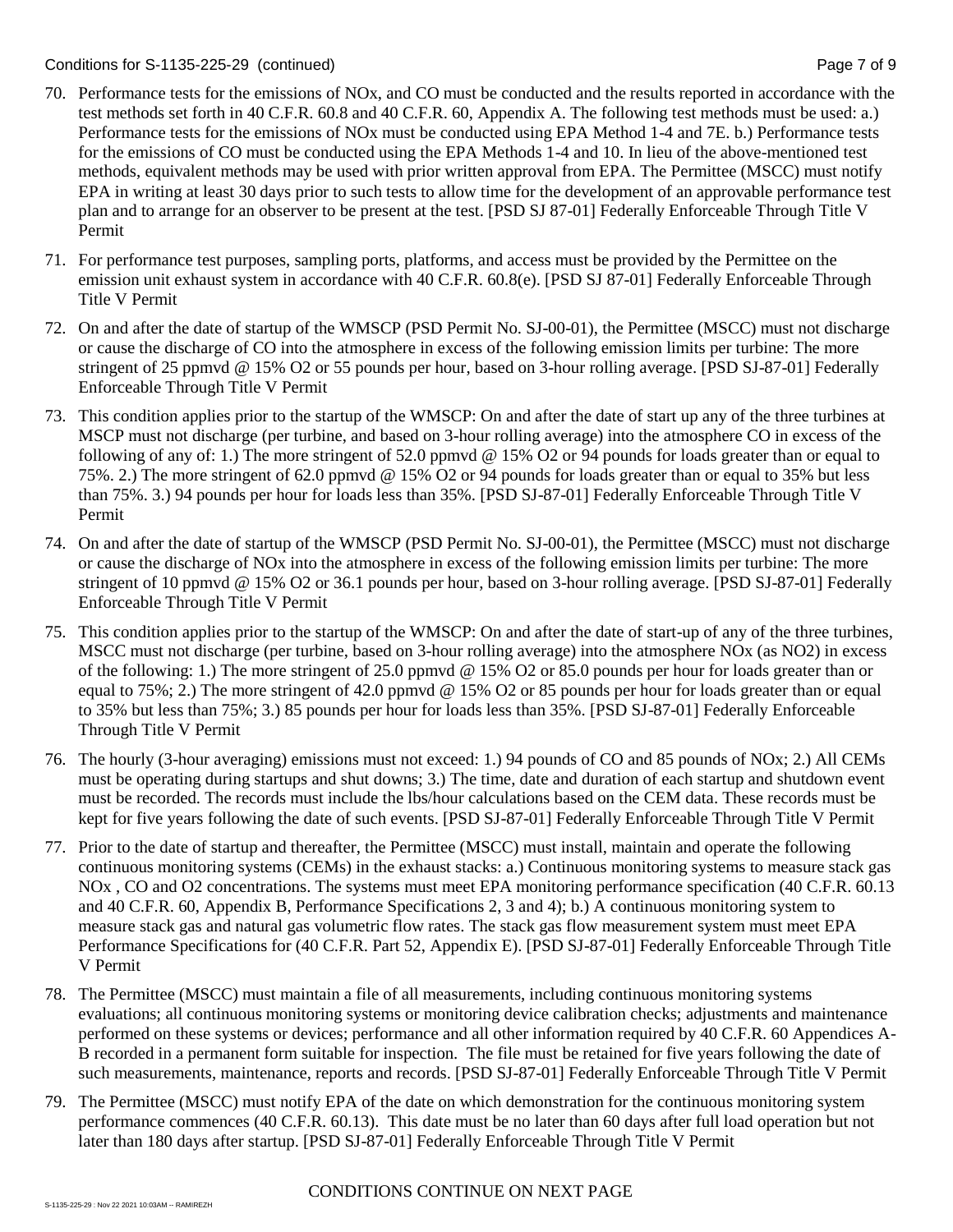### Conditions for S-1135-225-29 (continued) Page 8 of 9

- 80. The Permittee (MSCC) must submit a written report of all excess emissions to EPA for every calendar quarter. The quarterly report must include the following: a.) The magnitude of the excess emissions computed in accordance with 40 C.F.R. 60.13(h), any conversion factors used, and the date and time of commencement and compilation of each time period of excess emissions; b.) Specific identification of each period of excess emissions that occurs during startups, shutdowns, and malfunctions of any equipment. The nature and cause of any malfunction (if known) and the corrective action taken or preventative measures adopted must also be reported; c.) The date and time identifying each period during which the continuous monitoring system was inoperative except for zero and span checks, and the nature of the system repairs or adjustments; d.) When no excess emissions have occurred or the continuous monitoring system has not been inoperative, repaired, or adjusted, such information must be stated in the report; and e.) Excess emissions must be defined as any 3-hour period during which the average emissions of CO, as measured by the CEM exceeds the maximum emission limits set forth in the condition with a CO emission limit, where PSD is cited as the basis of the condition or any 3-hour period during which the average emissions of NOx exceed the maximum emission limits set forth in the condition with a NOx emission limit, where PSD is cited as the basis of the condition. [PSD SJ-87-01] Federally Enforceable Through Title V Permit
- 81. Excess emissions indicated by the CEM system must be considered violations of the applicable emission limit for the purpose of this permit. [PSD SJ-87-01] Federally Enforceable Through Title V Permit
- 82. The quality assurance project plan used by the Permittee (MSCC) for the certification and operation of the continuous emissions monitors, which meets the requirements of 40 C.F.R. Part 60, Appendix F, must be available upon request to EPA. [PSD SJ-87-01] Federally Enforceable Through Title V Permit
- 83. The Permittee (MSCC) must keep a monthly record of all fuel uses. [PSD SJ-87-01] Federally Enforceable Through Title V Permit
- 84. The proposed power plant is subject to the federal regulations entitled Standards of Performance for New Stationary Sources (40 C.F.R. 60). The owner or operator must meet all applicable requirements of 40 C.F.R. 60 Subparts A and GG of this regulation. [PSD SJ-87-01] Federally Enforceable Through Title V Permit
- 85. All three turbines will fire natural gas only. The Permittee (MSCC) must only combust pipeline quality natural gas with sulfur content (as S) below 0.75 grains per 100 dry standard cubic feet (dscf). [PSD SJ-87-01] Federally Enforceable Through Title V Permit
- 86. MSCC shall have legal and operational responsibility and control of all air pollutant emitting activities of the MSCP. This responsibility shall include, but shall not be limited to the following: 1.) Operating and maintaining the project to comply with all federal, state, and local air pollution laws, regulations, orders, and other requirements; 2.) Ensuring the emissions offsets, tradeoffs, or other emission reductions required for this project under permits issued by the U.S. EPA, the District, and/or the California Energy Commission are obtained as required; or 3.) Any violations of any air pollution requirements are the legal responsibility of MSCC, in addition to any other legal responsible entity. Any proposed change to this condition shall require prior written concurrence of the US EPA. [PSD SJ-87-01] Federally Enforceable Through Title V Permit
- 87. The allowable incidental taking (killing, harming, or harassment) of San Joaquin kit foxes, blunt-nosed leopard lizards, and giant kangaroo rats is confined to the proposed cogeneration plant site one half mile radius around this site (on lands owned or leased by Aera Energy LLC), and associated subject cogeneration plant facilities (including pipelines, transmission lines, temporary equipment stockpiling areas, and access roads) as discussed in the project Application for Certification report (Sun Cogeneration Company and Southern Sierra Energy Company 1985). [PSD SJ-87-01] Federally Enforceable Through Title V Permit
- 88. MSCC is required to implement the "Agreement on Conditions for Mitigation of the Biological Impacts of the Midway-Sunset Project" as required by the U.S. Fish and Wildlife Service (USFWS) (Memorandum dated March 16, 1987 from the USFWS to the US EPA). [PSD SJ-87-01] Federally Enforceable Through Title V Permit
- 89. Any endangered species found dead should be turned in to the California Department of Fish and Game for Analysis. MSCC must also report this event to the USFWS. The USFWS may recommend amendment to the existing project actions pending results of the analysis. [PSD SJ-87-01] Federally Enforceable Through Title V Permit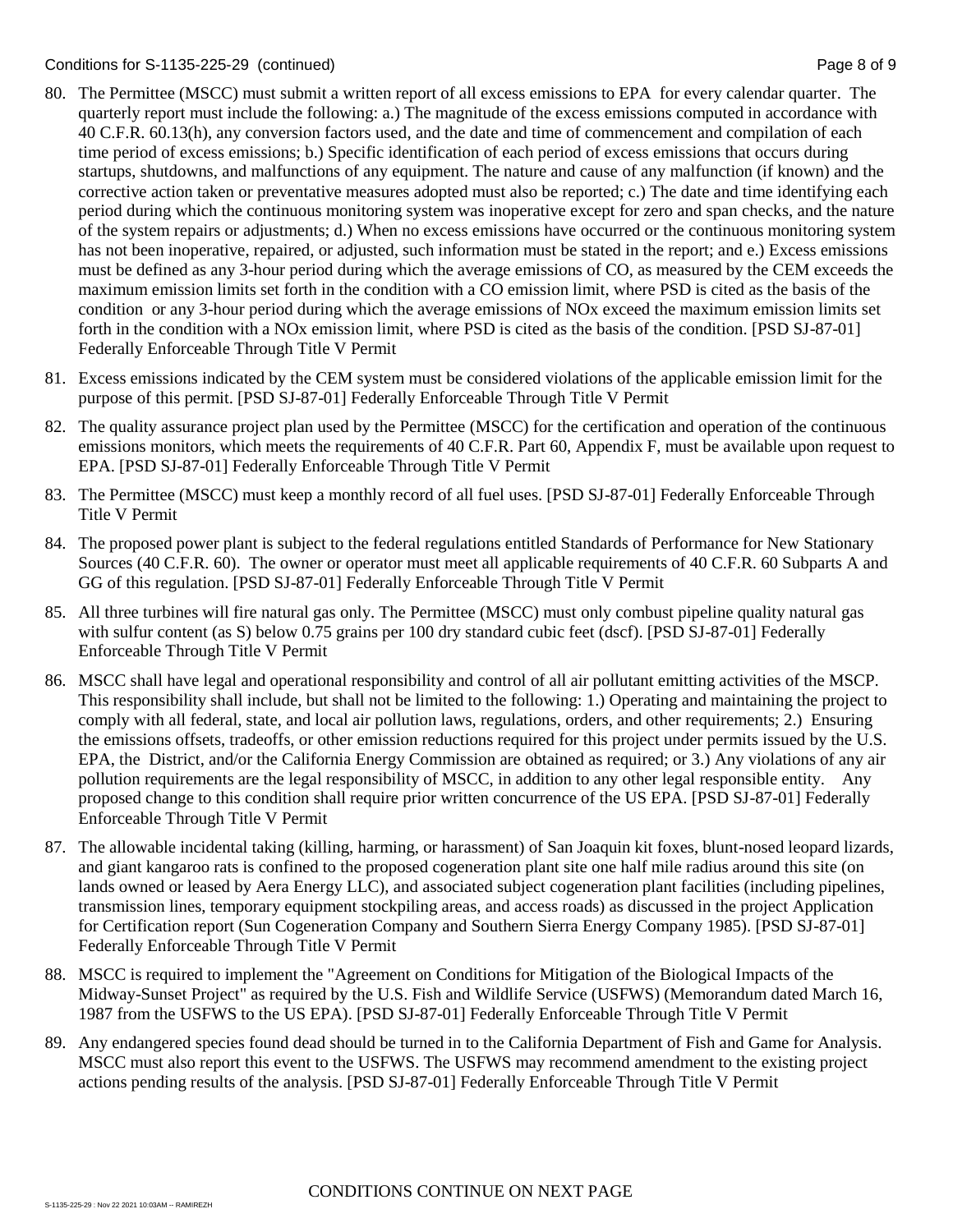Conditions for S-1135-225-29 (continued) Page 9 of 9

- 90. All correspondence as required by this permit shall be forwarded to: 1.) Director, Air Division (Attn: Air-3) EPA Region IX 75 Hawthorne Street San Francisco, CA 94105-3901 Tel: (415) 744-1291 Fax: (415) 744-1076; 2.) Chief, Stationary Source Division, California Air Resource Board P.O. Box 2815 Sacramento, CA 95812; and 3.) Air Pollution Control Officer, San Joaquin Valley Unified APCD 34946 Flyover Court Bakersfield, CA 93308. [PSD SJ-87-01] Federally Enforceable Through Title V Permit
- 91. MSCC is jointly owned by Sun Cogeneration Limited Partnership (Sun Cogen LP) and San Joaquin Energy Company. Sun Cogen LP is managed and controlled by a wholly owned subsidiary of Aera Energy LLC. (See Condition 104) [PSD SJ-87-01] Federally Enforceable Through Title V Permit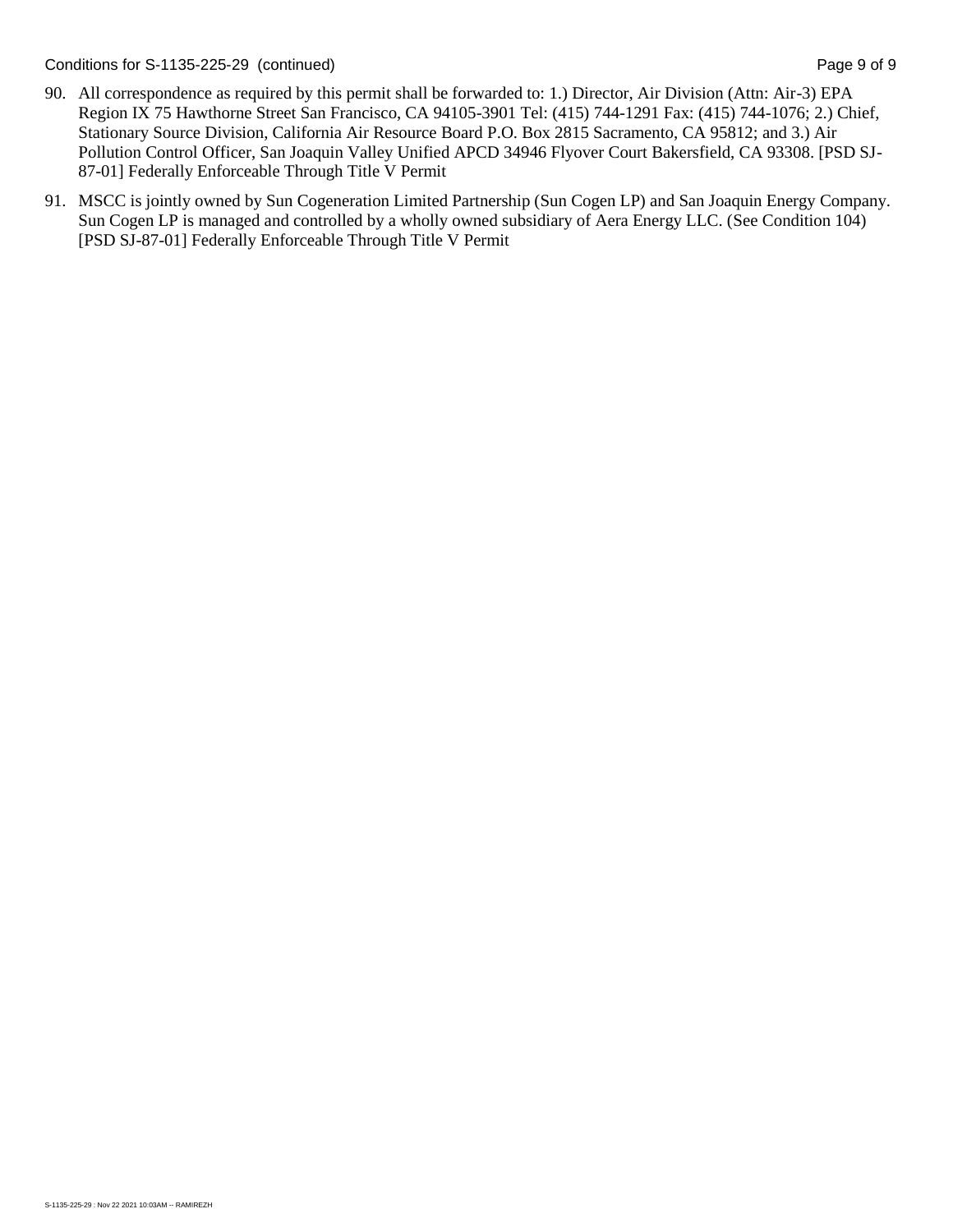



# **AUTHORITY TO CONSTRUCT**

**PERMIT NO:** S-1135-226-28 **ISSUANCE DATE:** 11/22/2021

| <b>LEGAL OWNER OR OPERATOR: AERA ENERGY LLC</b> |                                                      |
|-------------------------------------------------|------------------------------------------------------|
| <b>MAILING ADDRESS:</b>                         | PO BOX 11164                                         |
|                                                 | BAKERSFIELD, CA 93389-1164                           |
| <b>LOCATION:</b>                                | HEAVY OIL WESTERN STATIONARY SOURCE<br>MIDWAY-SUNSET |
|                                                 | KERN COUNTY, CA                                      |

### **SECTION:** 17 **TOWNSHIP:** 31S **RANGE:** 22E

### **EQUIPMENT DESCRIPTION:**

MODIFICATION OF NOMINALLY RATED 78.2 MW COGENERATION UNIT C WITH GE MODEL G7111E FRAME 7E GAS TURBINE ENGINE WITH DRY LOW NOX COMBUSTORS, SELECTIVE CATALYTIC REDUCTION (SCR), AND UNFIRED HEAT RECOVERY STEAM GENERATOR (HRSG): RETROFIT WITH GE ULTRA DRY LOW-NOX COMBUSTOR CANS (DLN1+ TURNDOWN ENHANCE) OR EQUIVALENT AND ALLOW OPTIONAL EXHAUST GAS BYPASS OF HRSG AND SCR UNIT TO OPERATE AS SIMPLE CYCLE OR COMBINED CYCLE; LIMIT ANNUAL FUEL CONSUMPTION LIMIT; AND REMOVE PERMIT UNIT FROM AND ELIMINATE SPECIFIC LIMITING CONDITION (SLC) PLAN; REMOVE SEVERAL PSD CONDITIONS THAT APPLIED TO STEAM GENERATORS NO LONGER IN SERVICE

## **CONDITIONS**

- 1. This Authority to Construct serves as a written certificate of conformity with the procedural requirements of 40 CFR 70.7 and 70.8 and with the compliance requirements of 40 CFR 70.6(c). [District Rule 2201] Federally Enforceable Through Title V Permit
- 2. Prior to operating with modifications authorized by this Authority to Construct, the facility shall submit an application to modify the Title V permit with an administrative amendment in accordance with District Rule 2520 Section 5.3.4. [District Rule 2520, 5.3.4] Federally Enforceable Through Title V Permit
- 3. The permittee shall obtain written District approval for the use of any alternate equivalent equipment not specifically approved by this Authority to Construct. Approval of the alternate equivalent equipment shall be made only after the District's determination that the submitted design and performance of the proposed alternate equipment is equivalent to the specifically authorized equipment. [District Rule 2201] Federally Enforceable Through Title V Permit

### CONDITIONS CONTINUE ON NEXT PAGE

**YOU MUST NOTIFY THE DISTRICT COMPLIANCE DIVISION AT (661) 392-5500 WHEN CONSTRUCTION IS COMPLETED AND PRIOR TO OPERATING THE EQUIPMENT OR MODIFICATIONS AUTHORIZED BY THIS AUTHORITY TO CONSTRUCT.** This is NOT a PERMIT TO OPERATE. Approval or denial of a PERMIT TO OPERATE will be made after an inspection to verify that the equipment has been constructed in accordance with the approved plans, specifications and conditions of this Authority to Construct, and to determine if the equipment can be operated in compliance with all Rules and Regulations of the San Joaquin Valley Unified Air Pollution Control District. Unless construction has commenced pursuant to Rule 2050, this Authority to Construct shall expire and application shall be cancelled two years from the date of issuance. The applicant is responsible for complying with all laws, ordinances and regulations of all other governmental agencies which may pertain to the above equipment.

Samir Sheikh, Executive Director / APCO

 $\int$ 

Brian Clements, Director of Permit Services S-1135-226-28 : Nov 22 2021 10:03AM -- RAMIREZH : Joint Inspection NOT Required

Southern Regional Office • 34946 Flyover Court • Bakersfield, CA 93308 • (661) 392-5500 • Fax (661) 392-5585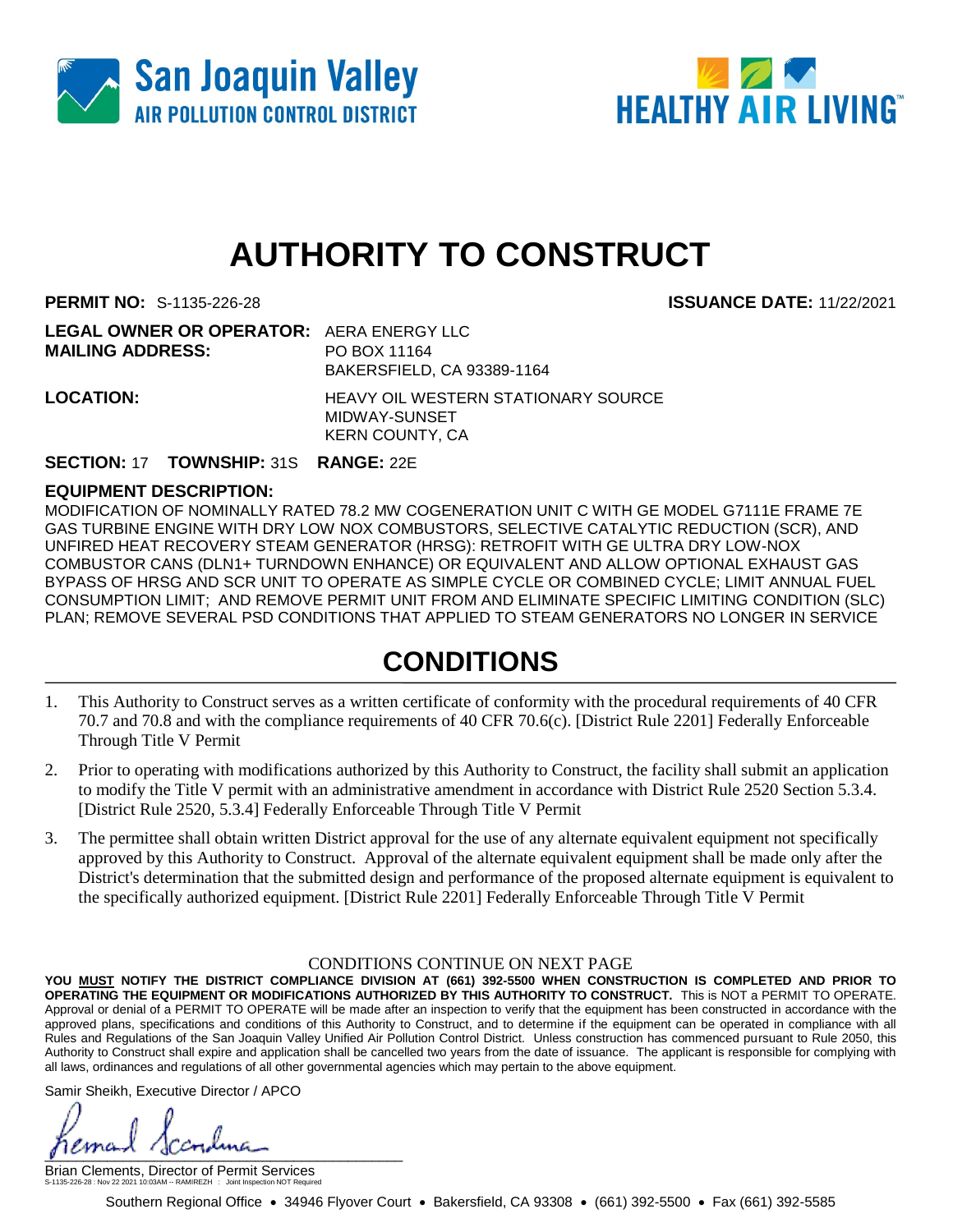Conditions for S-1135-226-28 (continued) Page 2 of 9

- 4. The permittee's request for approval of alternate equivalent equipment shall include the make, model, manufacturer's maximum rating, manufacturer's guaranteed emission rates, equipment drawing(s), and operational characteristics/parameters. [District Rule 2201] Federally Enforceable Through Title V Permit
- 5. Alternate equivalent equipment shall be of the same class and category of source as the equipment authorized by the Authority to Construct. [District Rule 2201] Federally Enforceable Through Title V Permit
- 6. No emission factor and no emission shall be greater for the alternate equivalent equipment than for the proposed equipment. No changes in the hours of operation, operating rate, throughput, or firing rate may be authorized for any alternate equipment. [District Rule 2201] Federally Enforceable Through Title V Permit
- 7. The air quality modeled impacts of the proposed alternate equivalent equipment shall not result in any more adverse impacts than the equipment it replaces. [District Rule 2201] Federally Enforceable Through Title V Permit
- 8. CTG exhaust after the SCR unit shall be equipped with continuously recording emissions monitors dedicated to this unit for NOx, CO, and O2. Continuous emissions monitors shall meet the requirements of 40 CFR Part 60, Appendices B and F, and 40 CFR Part 75, and shall be capable of monitoring emissions during startups and shutdowns as well as normal operating conditions. If relative accuracy of CEM(s) cannot be demonstrated during startup conditions, CEM results during startup and shutdown events shall be replaced with startup emission rates obtained from source testing to determine compliance with emission limits. [District Rules 2201 and 4703] Federally Enforceable Through Title V Permit
- 9. CTG shall be equipped with a continuously recording emission monitor preceding the SCR module measuring NOx concentration for the purposes of calculating ammonia slip. Permittee shall check, record, and quantify the calibration drift (CD) at two concentration values at least once daily (approximately 24 hours) when SCR is operated. The calibration shall be adjusted whenever the daily zero or high-level CD exceeds 5%. If either the zero or high-level CD exceeds 5% for five consecutive daily periods, the analyzer shall be deemed out-of-control. If either the zero or highlevel CD exceeds 10% during any CD check, analyzer shall be deemed out-of-control. If the analyzer is out-ofcontrol, the permittee shall take appropriate corrective action and then repeat the CD check. [District Rules 2201 and 4703] Federally Enforceable Through Title V Permit
- 10. Ammonia injection grid shall be equipped with operational ammonia flowmeter and injection pressure indicator. [District Rule 2201] Federally Enforceable Through Title V Permit
- 11. Heat recovery steam generator design shall provide space for additional selective catalytic reduction catalyst and oxidation catalyst if required to meet NOx and CO emission limits. [District Rule 2201] Federally Enforceable Through Title V Permit
- 12. When SCR is operated, permittee shall monitor and record exhaust gas temperature at selective catalytic reduction and oxidation catalyst inlets. [District Rule 2201] Federally Enforceable Through Title V Permit
- 13. When SCR is operated, ammonia shall be injected whenever the selective catalytic reduction system catalyst temperature exceeds the minimum ammonia injection temperature recommended by the manufacturer. [District Rule 2201] Federally Enforceable Through Title V Permit
- 14. Gas turbine engine shall be equipped with fuel consumption monitor recorder accurate to +/- 3%. [District Rule 2201] Federally Enforceable Through Title V Permit
- 15. CEM for NOx (as NO2) and CO shall conform to Rule 1080 specifications. [District Rules 1080 and 4703] Federally Enforceable Through Title V Permit
- 16. HRSG exhaust stack shall be equipped with permanent stack sampling provisions adequate to facilitate testing consistent with EPA test methods. [District Rule 2201] Federally Enforceable Through Title V Permit
- 17. Flue gas ducting from engine to HRSG shall have no provisions for introduction of dilution air. [District Rule 1110] Federally Enforceable Through Title V Permit
- 18. Lube oil cooler/accumulation vent shall be equipped with control device(s) approved by the APCO sufficient to prevent emissions. [District Rule 2201] Federally Enforceable Through Title V Permit
- 19. Lube oil cooler/accumulator vent(s) shall not have detectable emissions. [District Rule 2201] Federally Enforceable Through Title V Permit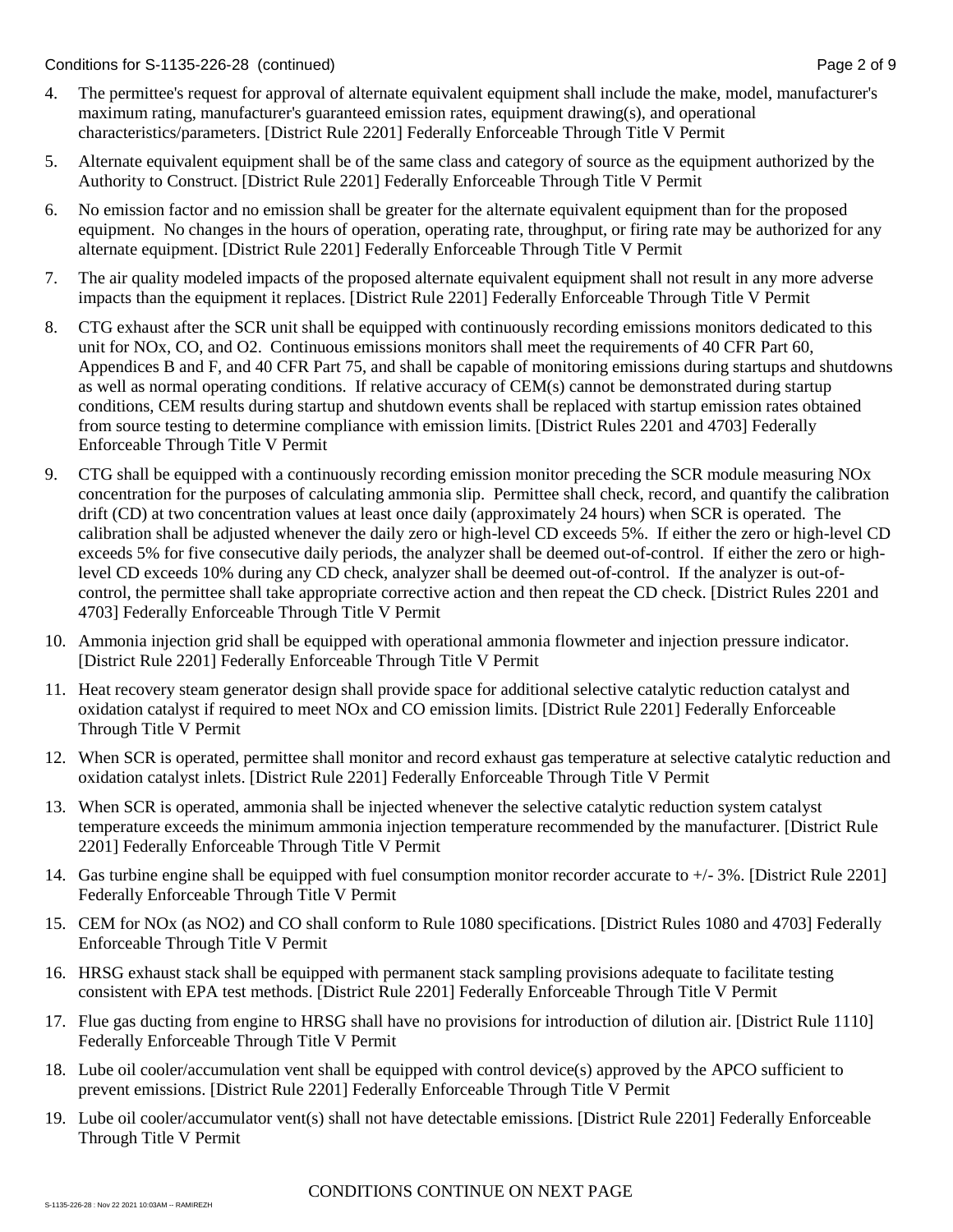- 20. Natural gas sulfur content shall not exceed 0.31 gr/100 scf. [District Rule 2201] Federally Enforceable Through Title V Permit
- 21. All CEM's shall be calibrated and operated according to EPA guidelines as specified in 40 CFR 60 Appendix B. [District Rule 1080] Federally Enforceable Through Title V Permit
- 22. Quarterly CEM reports shall be submitted to the APCO according to EPA regulations as specified in 40 CFR 60 Appendix B. [District Rule 4001 and District rule 1080, 8.0] Federally Enforceable Through Title V Permit
- 23. Audits of all monitors shall be conducted by independent laboratory in accordance with EPA guidelines and witnessed by District. Reports shall be submitted to District within 60 days of audits. [District Rule 1080] Federally Enforceable Through Title V Permit
- 24. All notification, recordkeeping, performance tests, reporting requirements, and compliance testing requirements of Rule 4001 NSPS shall be satisfied. [District Rule 4001] Federally Enforceable Through Title V Permit
- 25. Operational records including fuel type, fuel characteristics, and consumption shall be maintained and shall be made readily available for District inspection upon request. [District Rule 1070] Federally Enforceable Through Title V Permit
- 26. Accurate records of NOx (as NO2) and CO flue gas concentration corrected to 15% O2 and fuel gas sulfur content shall be maintained and shall be reported as described in Rule 1080 upon request. [District Rule 1080] Federally Enforceable Through Title V Permit
- 27. Emission rates shall not exceed the following: PM10: 0.010 lb/MMBtu, SOx (as SO2): 0.001 lb/MMBtu, NOx (as NO2): 0.018 lb/MMBtu, VOC: 0.009 lb/MMBtu, CO: 0.057 lb/MMBtu, and ammonia - 10 ppmvd @ 15%O2. [District NSR Rule; District Rule 4201; and Kern County Rule 404] Federally Enforceable Through Title V Permit
- 28. Annual fuel consumption shall not exceed 1,617 MMscf on a twelve-consecutive month rolling basis. [District Rule 2201] Federally Enforceable Through Title V Permit
- 29. Permittee shall comply with the following emission limit at all times except during periods of start-up, shutdown, or reduced load: NOx (as NO2): 5.0 ppmv, and CO: 25 ppmv, dry @ 15% O2 corrected to ISO conditions. [40 CFR 60.332(a)(1) & 60.332(a)(2) and District Rule 4703] Federally Enforceable Through Title V Permit
- 30. Gas turbine engine start-up is that period of time not exceeding two hours in duration during which the unit is brought from a shutdown status to its operating temperature and pressure, including the time required by the unit's emission control system to reach full operation. [District Rules 2201 and 4703] Federally Enforceable Through Title V Permit
- 31. Gas turbine engine shutdown it that period of time not exceeding two hours in duration during which the unit is taken from an operational to a non-operational status by allowing it to cool down from its operating temperature to ambient temperature as the fuel supply to the unit is completely turned off. [District Rules 2201 and 4703] Federally Enforceable Through Title V Permit
- 32. Gas turbine reduced load period is that period not exceeding one hour in duration during which the unit is operated at less than rated capacity in order to change the position of the exhaust gas diverter gate. [District Rules 2201 and 4703] Federally Enforceable Through Title V Permit
- 33. Compliance with NOx and CO emission limits shall be demonstrated by District-witnessed sample collection by independent testing laboratory on an annual basis. Compliance with NOx, CO and ammonia emissions limits shall be demonstrated by District-witnessed sample collection by independent testing laboratory within 60 days of any use of the SCR system, unless compliance with emissions limitations has been demonstrated with the SCR system in operation within the preceding 12 month period. [District Rule 4703 and 1081] Federally Enforceable Through Title V Permit
- 34. Source testing shall be conducted using the methods and procedures approved by the District. The District must be notified 30 days prior to any compliance source test, and a source test plan must be submitted for approval 15 days prior to testing. [District Rule 1081] Federally Enforceable Through Title V Permit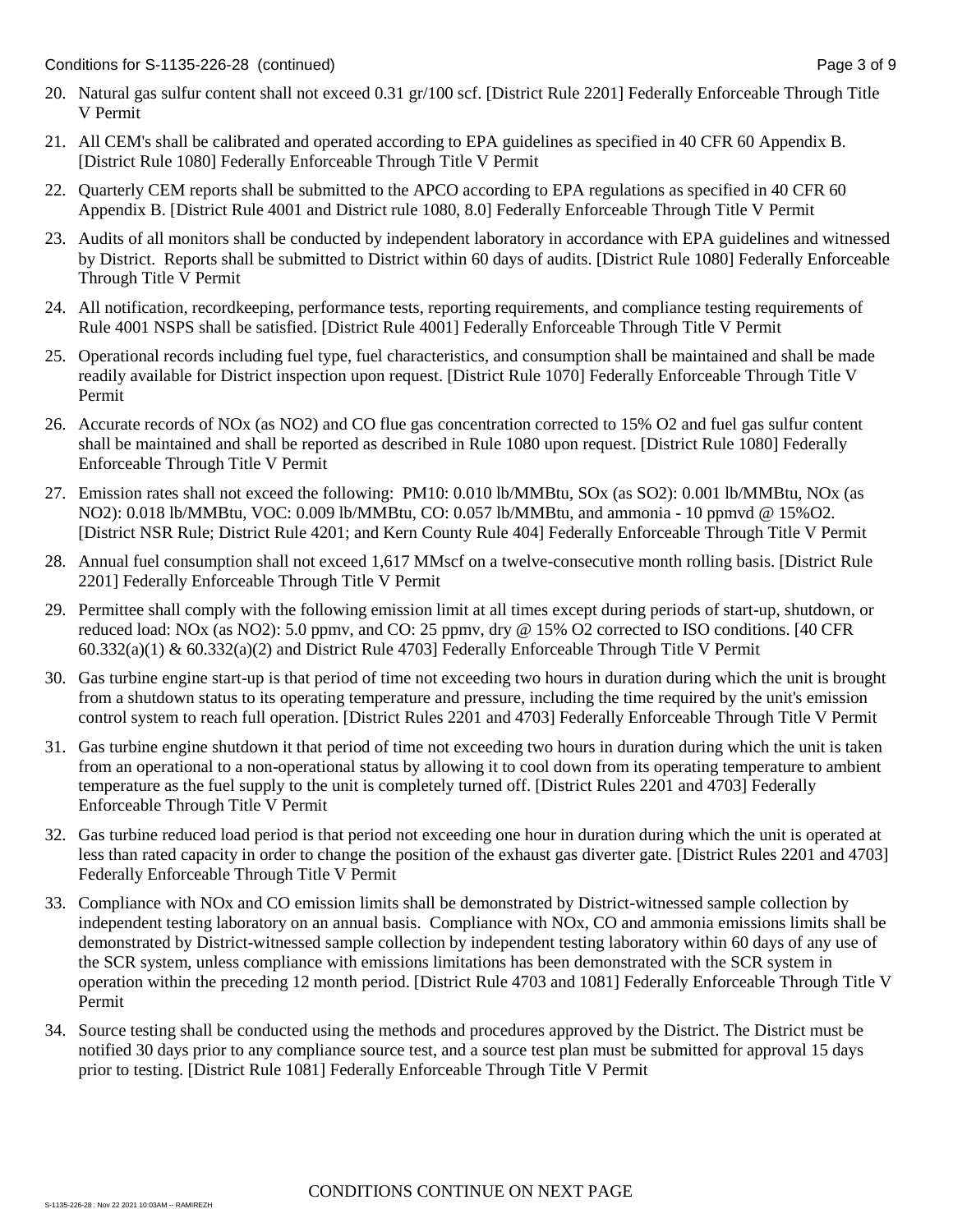### Conditions for S-1135-226-28 (continued) Page 4 of 9

- 35. The following test methods shall be used PM10: EPA method 5 (front half and back half), NOx: EPA Method 7E or 20, CO: EPA method 10 (or 10B) or CARB Method 100, O2: EPA Method 3, 3A, or 20, VOC: EPA method 18 or 25, ammonia: BAAQMD ST-1B, and fuel gas sulfur content: ASTM D3246. Alternative test methods as approved by the District may also be used to address the source testing requirements of this permit. [District Rule 1081, 40 CFR 60.335 (b), and District Rule 4703, 6.4] Federally Enforceable Through Title V Permit
- 36. Compliance with ammonia slip limit shall be demonstrated by using the following calculation procedure: ammonia slip ppmv @ 15% O2 =  $((a-(bxc/1,000,000)) \times 1,000,000 / b) \times d$ , where a = ammonia injection rate(lb/hr)/17(lb/lb. mol), b  $=$  dry exhaust gas flow rate (lb/hr)/(29(lb/lb. mol), c = change in measured NOx concentration ppmv at 15% O2 across catalyst, and  $d =$  correction factor. The correction factor shall be derived annually during compliance testing by comparing the measured and calculated ammonia slip. [District Rule 4102] Federally Enforceable Through Title V Permit
- 37. Official test results and field data shall be submitted within 60 days after collection. [District Rule 4703 and District Rule 1081] Federally Enforceable Through Title V Permit
- 38. All records shall be maintained and retained on-site for a minimum of five (5) years, and shall be made available for District inspection upon request. [District Rules 1070 and 4703] Federally Enforceable Through Title V Permit
- 39. CEC emission rates, except during periods of startup, shutdown, or reduced load shall not exceed PM10: 9.98 lb/hr, SOx (as SO2): 0.92 lb/hr, NOx (as NO2): 17.66 lb/hr, VOC: 9.00 lb/hr, and CO: 54.91 lb/hr. [District Rules 2080 and 4703, and 40 CFR 60] Federally Enforceable Through Title V Permit
- 40. For CEC purposes, emissions during periods of startup and shutdown shall not exceed the following values average over 2 hours: NOx: 140 lb/hr, and CO: 94 lb/hr. [District Rule 2080] Federally Enforceable Through Title V Permit
- 41. The CEC shall be notified of any changes to the combined annual emission limits for cogeneration units S-1135-224, 225, and -226, only to the extent to be informed of their impact on the Midway-Sunset Cogeneration Facility. [District Rule 2080] Federally Enforceable Through Title V Permit
- 42. Results of continuous emissions monitoring must be reduced according to the procedure established in 40 CFR, Part 51, Appendix P, paragraphs 5.0 through 5.3.3, or by other methods deemed equivalent by mutual agreement with the District, the CARB, and the EPA. [Kern County Rule 108 and District Rule 1080] Federally Enforceable Through Title V Permit
- 43. Records shall be maintained and shall contain: the occurrence and duration of any start-up, shutdown or malfunction, performance testing, evaluations, calibrations, checks, adjustments, maintenance of any CEM's that have been installed pursuant to District Rule 1080, and emission measurements. [Kern County Rule 108; District Rules 1080 and 4703; 40 CFR 60.7 (b)] Federally Enforceable Through Title V Permit
- 44. The permittee shall maintain hourly average records of NOx and CO emissions. Compliance with the hourly, daily, and twelve month rolling average VOC emission limits shall be demonstrated by the CO CEM data and the VOC/CO relationship determined by annual CO and VOC source tests of NOx, CO, and ammonia emission concentrations (ppmv @ 15% O2), and hourly, daily, and twelve month rolling. [District Rules 2201 and 4703] Federally Enforceable Through Title V Permit
- 45. A violation of NOx emission standards indicated by the NOx CEM shall be reported by the operator to the APCO within 96 hours. [Kern County Rule 108 and District Rule 1080, 9.0] Federally Enforceable Through Title V Permit
- 46. Operator shall notify the APCO no later than eight hours after the detection of a breakdown of the CEM. The operator shall inform the APCO of the intent to shut down the CEM at least 24 hours prior to the event. [Kern County Rule 108 and District Rule 1080, 10.0] Federally Enforceable Through Title V Permit
- 47. Emissions for this unit shall be calculated using the arithmetic mean, pursuant to District Rule 1081 (Amended December 16, 1993), of 3 thirty-minute test runs for NOx and CO. [District Rule 1081] Federally Enforceable Through Title V Permit
- 48. Unit shall be fired on a natural gas which has a sulfur content of less than or equal to 0.017% by weight. [40 CFR 60.333 (a) & (b); 40 CFR 60.334 (c)(2); Kern County Rule 407; and District Rule 4801] Federally Enforceable Through Title V Permit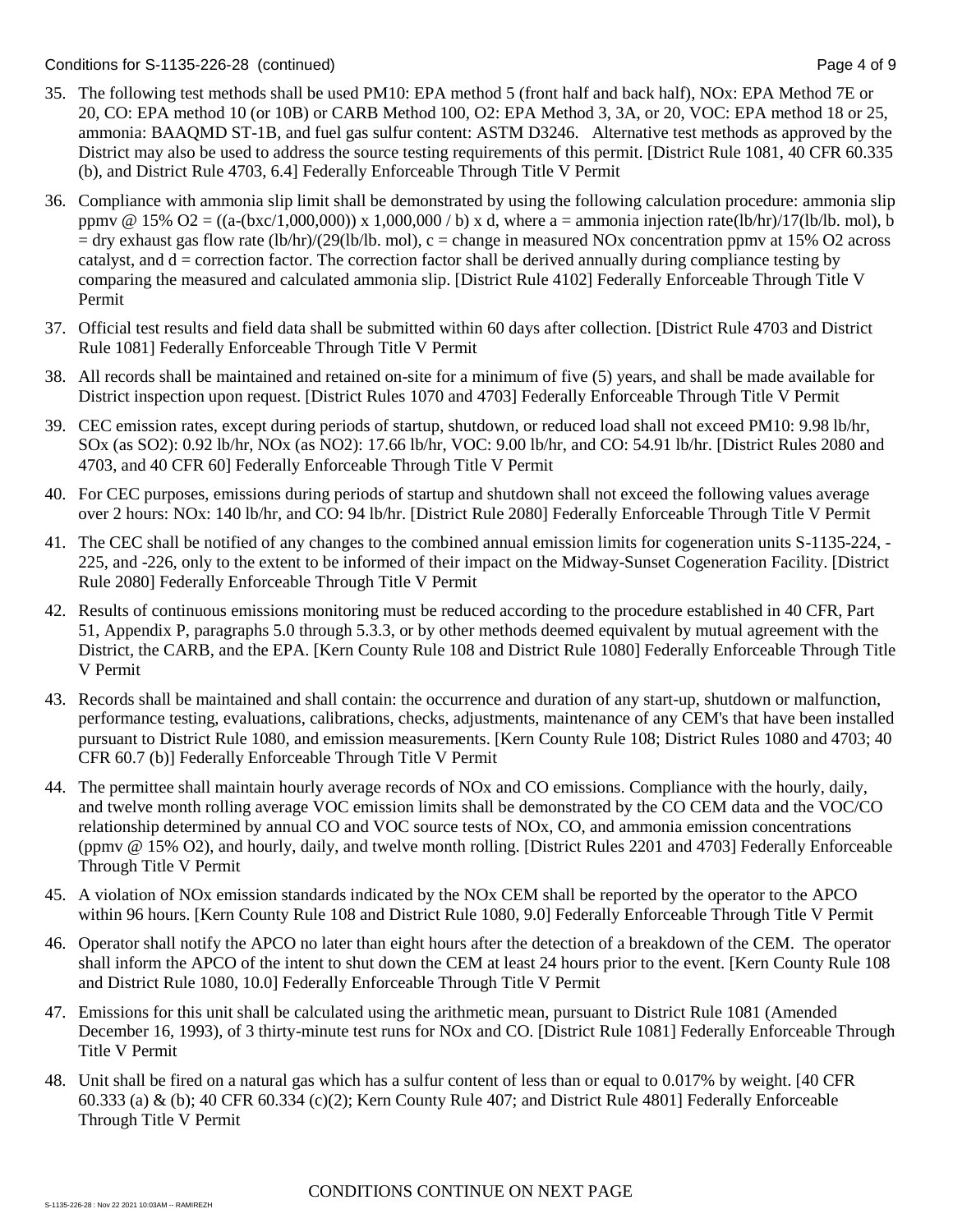- 49. If the turbine is fired on PUC-regulated natural gas, then maintain on file copies of natural gas bills. [District Rule 2520, 9.3.2] Federally Enforceable Through Title V Permit
- 50. If the turbine is not fired on PUC-regulated natural gas, then the sulfur content of the natural gas being fired in the turbine shall be determined using method(s) specified on this permit. [District Rule 2520, 9.3.2] Federally Enforceable Through Title V Permit
- 51. If the turbine is not fired on PUC-regulated natural gas, then the sulfur content of the natural gas being fired in the turbine shall be determined using ASTM method D 1072, D 3031, D 4084 or D 3246, or double GC for H2S and mercaptans. [40 CFR 60.335 (d)] Federally Enforceable Through Title V Permit
- 52. If the turbine is not fired on PUC-regulated natural gas, the sulfur content of each fuel source shall be tested weekly except that if compliance with the fuel sulfur content limit has been demonstrated for 8 consecutive weeks for a fuel source, then the testing frequency shall be semi-annually. If a test shows noncompliance with the sulfur content requirement, the source must return to weekly testing until eight consecutive weeks show compliance. [40 CFR 60.334 (b)(2)] Federally Enforceable Through Title V Permit
- 53. Operator shall submit a semiannual report listing any daily period during which the sulfur content of the fuel being fired in the gas turbine exceeds 0.8% by weight. [40 CFR 60.334(a)(2)] Federally Enforceable Through Title V Permit
- 54. HHV and LHV of the fuel shall be determined using ASTM D3588, ASTM 1826, OR ASTM 1945. [40 CFR 60.332 (a),(b) and District Rule 4703, 6.4.5] Federally Enforceable Through Title V Permit
- 55. The operator shall provide source test information annually regarding the exhaust gas NOx concentration corrected to 15% O2 (dry). [40 CFR 60.332 (a),(b) and District Rule 4703, 5.1] Federally Enforceable Through Title V Permit
- 56. Results of continuous emission monitoring must be averaged in accordance with the requirements of 40 CFR 60.13. [40 CFR 60.334 (a),(b),(c) and District Rule 4703, 5.0] Federally Enforceable Through Title V Permit
- 57. Operator shall maintain a stationary gas turbine operating log that includes, on a daily basis the actual local start-up and stop time, length and reason for reduced load periods, total hours of operation and quantity of fuel used. [40 CFR 60.332 (a),(b) and District Rule 4703, 6.2.4] Federally Enforceable Through Title V Permit
- 58. This unit is a simple combustion turbine as defined in 40 CFR 72.6 (b)(1) and shall not be subject to the requirements of 40 CFR Part 72. A permit shield is granted from these requirements. [District Rule 2520, 13.2] Federally Enforceable Through Title V Permit
- 59. Compliance with permit conditions in the Title V permit shall be deemed compliance with the following subsumed requirements: Kern County Rules 404, 108, and 108.1. A permit shield is granted from these requirements. [SJVUAPCD Rule 2520, 13.2] Federally Enforceable Through Title V Permit
- 60. Compliance with permit conditions in the Title V permit shall be deemed compliance with the following applicable requirements: Kern County Rule 407; District Rules 4801, 4201, 1081, and 1080, Sections 6.5, 7.2, 8.0, 9.0, and 10.0; 40 CFR 60.332 (c) and (d); 60.334 (b), (c)(2); 60.335(d). A permit shield is granted from these requirements. [District Rule 2520, 13.2] Federally Enforceable Through Title V Permit
- 61. Compliance with permit conditions in the Title V permit shall be deemed compliance with the following applicable requirements: District Rule 4703, sections 5.0, 5.1.1, 6.2.1, 6.2.4, 6.3, 6.4.1, 6.4.3, 6.4.5, and 6.4.6. A permit shield is granted from these requirements. [District Rule 2520, 13.2] Federally Enforceable Through Title V Permit
- 62. Compliance with permit conditions in the Title V permit shall be deemed compliance with the following subsumed requirements: District Rules 1080, 7.3 and 4703, 6.2.2; 40 CFR 60.332(a), (b); 60.333(a) and (b), 60.334(a), (b), and  $(c)(1)$ ; 60.335(a), (b) and  $(c)(2)$ . A permit shield is granted from these requirements. [District Rule 2520, 13.2] Federally Enforceable Through Title V Permit
- 63. All equipment, facilities, and systems installed or used to achieve compliance with the terms and conditions of this permit shall at all times be maintained in good working order and be operated as efficiently as possible so as to minimize air pollutant emissions. [PSD SJ-87-01] Federally Enforceable Through Title V Permit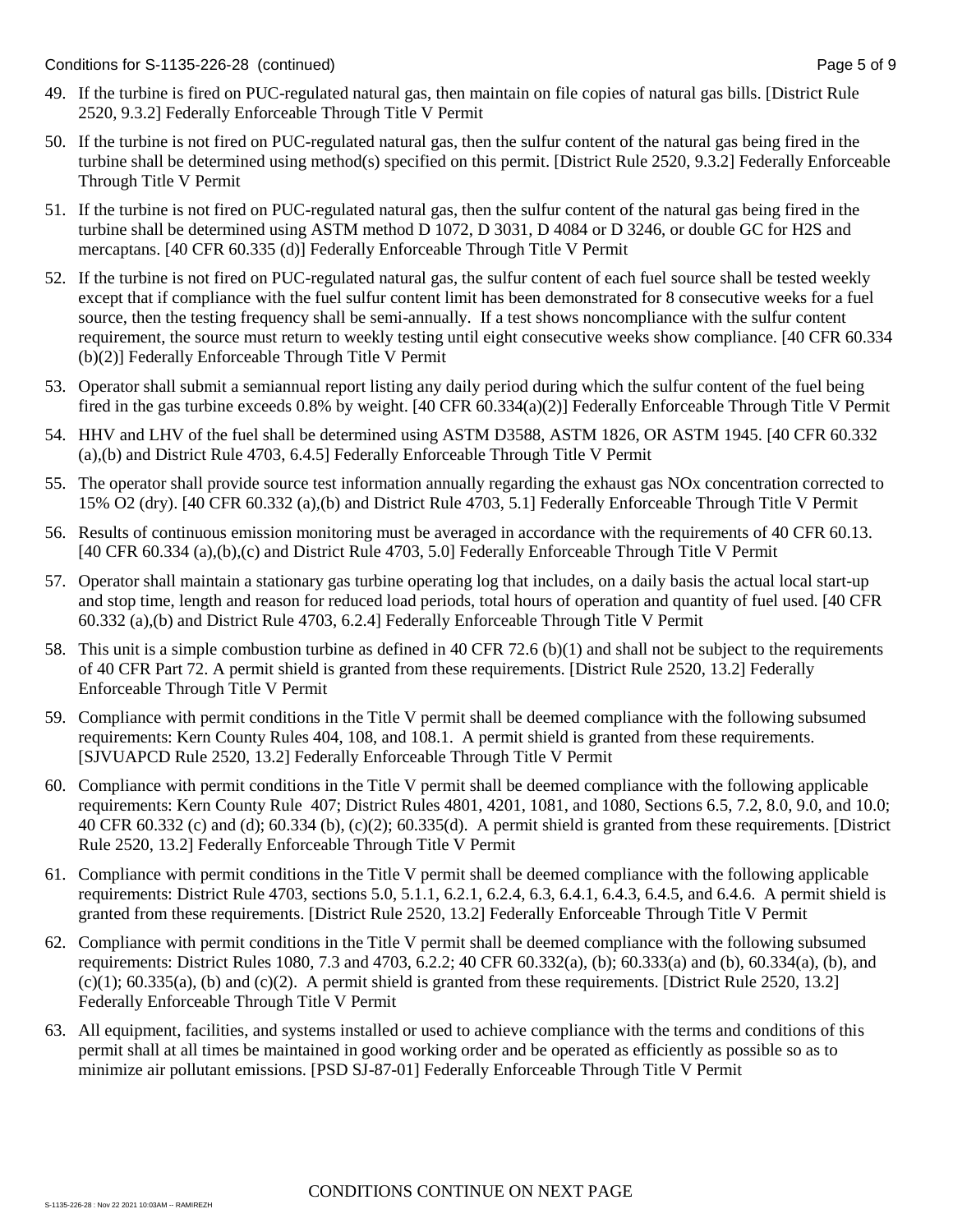### Conditions for S-1135-226-28 (continued) Page 6 of 9

- 64. The Permittee (MSCC) must notify EPA by telephone, facsimile, or electronic mail transmission within two (2) working days following the discovery of any failure of air pollution control equipment, process equipment, or of a process to operate in a normal manner, which results in an increase in emissions above any allowable emission limit stated in any conditions where PSD is cited as the basis of the condition. In addition, the Permittee (MSCC) must notify EPA in writing within fifteen (15) days of any such failure. The notification shall include a description of the malfunctioning equipment or abnormal operation, the date of the initial malfunction, the period of time over which emissions were increased due to the failure, the cause of the failure, the estimated resultant emissions in excess of those allowed in any conditions where PSD is cited as the basis of the condition, and the methods utilized to mitigate emissions and restore normal operations. Compliance with this malfunction notification provision shall not excuse or otherwise constitute a defense to any violation of this permit or of any law or regulation that such malfunction may cause, except as provided for in the conditions where PSD is cited as the basis of the condition. [PSD SJ-87-01] Federally Enforceable Through Title V Permit
- 65. A malfunction means a sudden and unavoidable breakdown of equipment or of a process beyond the reasonable control of the source. [PSD SJ-87-01] Federally Enforceable Through Title V Permit
- 66. Emissions in excess of the limits specified in any conditions where PSD is cited as the basis of the condition shall constitute a violation of this permit and may be the subject of enforcement proceedings. [PSD SJ-87-01] Federally Enforceable Through Title V Permit
- 67. Affirmative defense: In the context of an enforcement proceeding, emissions which are below the limits set forth in any condition where PSD is cited as the basis of the condition shall not be subject to penalty if the Permittee (MSCC) retains properly signed, contemporaneous operating logs or other relevant evidence and can demonstrate all of the following: i.) A malfunction caused the emissions in excess of the limits in any condition where PSD is cited as the basis of the condition; ii.) The permitted facility, including the air pollution control equipment and process equipment, was being properly operated at the time of the malfunction; iii.) Preventative maintenance was regularly performed in a manner consistent with good practice for minimizing emissions; iv.) The excess emissions were not part of a recurring pattern indicative of inadequate design, operation, or maintenance; v.) During the period of the malfunction, the permittee (MSCC) took all reasonable steps to minimize the amount and duration of emissions (including any bypass) that exceeded the emission limits provided in any condition where PSD is cited as the basis of the condition. Reasonable steps to minimize emissions could include, but are not limited to, reducing production to the lowest level practicable, reducing the material feed that results in the increased emissions, and switching to alternative, less polluting fuels. Where repairs were required, repairs were made in an expeditious fashion when the operator knew or should have known that applicable emission limitations were being exceeded. Off-shift labor and overtime must have been utilized, to the extent practicable, to ensure that such repairs were made as expeditiously as possible; and vi.) The permittee (MSCC) complied with the malfunction reporting requirements as specified in the condition where PSD is cited as the basis of the condition. [PSD SJ-87-01] Federally Enforceable Through Title V Permit
- 68. All emissions, including those associated with a malfunction which may be eligible for an affirmative defense, must be included in all emissions calculations and demonstrations of compliance with mass emission limits (e.g., daily, monthly, and annual emission limits) specified in this permit. [PSD SJ-87-01] Federally Enforceable Through Title V Permit
- 69. This provision is in addition to any emergency or malfunction provision contained in any applicable requirement or elsewhere in this permit. [PSD SJ-87-01] Federally Enforceable Through Title V Permit
- 70. The EPA Regional Administrator, and/or their authorized representative, upon the presentation of credential, must be permitted: (1) to enter the premises where the source is located or where any records are required to be kept under the terms and conditions of the PSD permit SJ-87-01; and (2) at reasonable times to have access to and copy any records required to be kept under the terms and conditions of PSD permit SJ 87-01; and (3) to inspect any equipment, operation, or method required in the PSD permit SJ-87-01; and (4) to sample emissions from source(s). [PSD SJ-87- 01] Federally Enforceable Through Title V Permit
- 71. In the event of any changes in control or ownership of facilities to be constructed or modified, this permit shall be binding on all subsequent owners and operators. The Permittee (MSCC) shall notify the succeeding owner and operator of the existence of the PSD permit SJ-87-01 and its conditions by letter, a copy of which shall be forwarded to the EPA. [PSD SJ-87-01] Federally Enforceable Through Title V Permit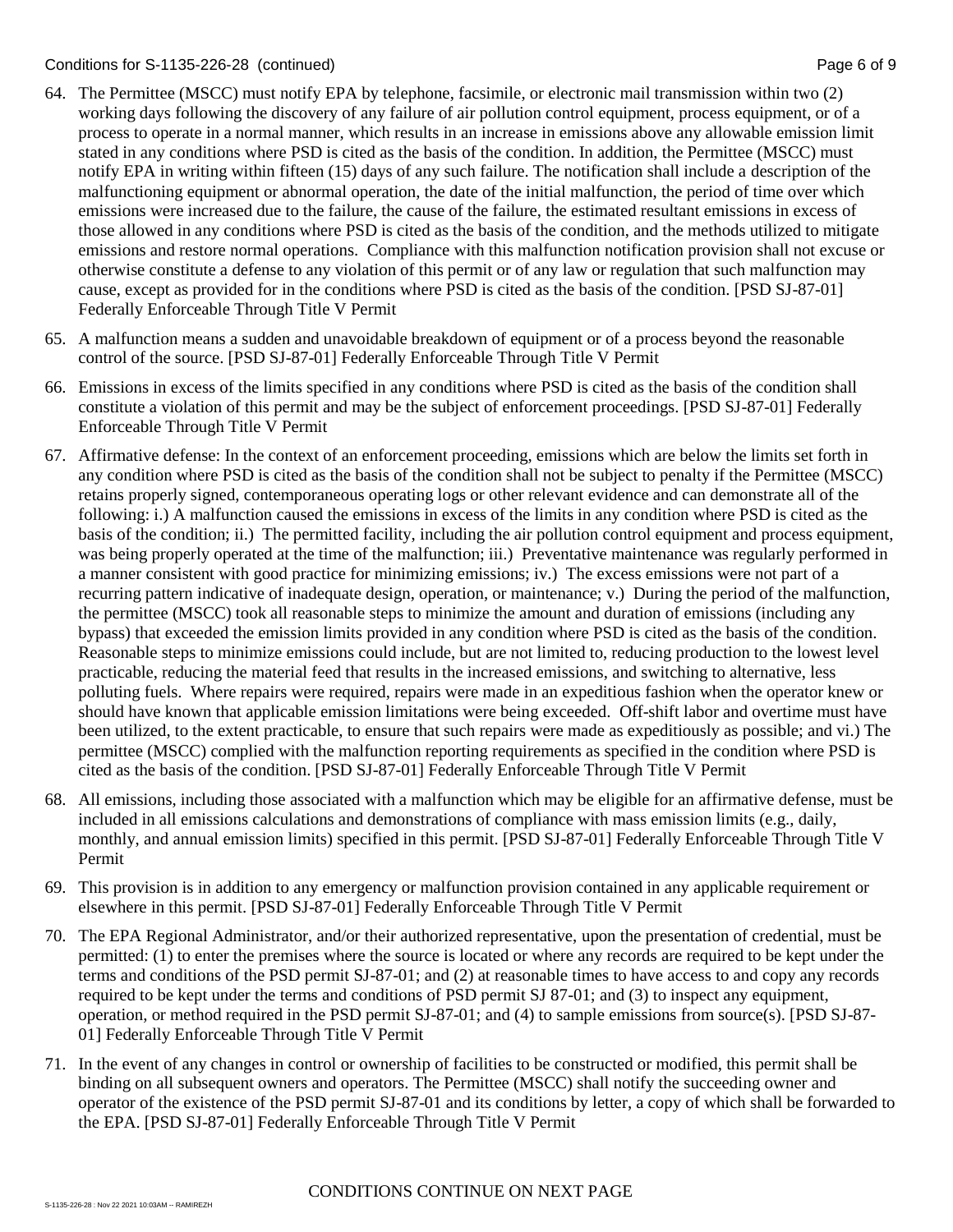- 72. The provisions of the PSD permit SJ-87-01 are severable, and , if any provisions of the permit is held invalid, the remainder of the permit must not be affected thereby. [PSD SJ-87-01] Federally Enforceable Through Title V Permit
- 73. The permittee (MSCC) must construct and operate the proposed power plant in compliance with all other applicable provisions of 40 CFR Parts 52, 60, 62, and 63 and all other applicable Federal, State, and local air quality regulations. [PSD SJ-87-01] Federally Enforceable Through Title V Permit
- 74. On or before the date of startup (as defined in 40 C.F.R. 60.2) of the Western Midway Sunset Cogeneration Project (WMSCP; PSD Permit No. SJ-00-01) and thereafter the Permittee (MSCC) must install, continuously operate, and maintain the Dry Low NOx (DLN) combustion systems to reduce NOx emissions from each of its three turbines. The Permittee (MSCC) shall also use proper combustion techniques for the control of CO emissions from the equipment at MSCP. [PSD SJ-87-01] Federally Enforceable Through Title V Permit
- 75. Within 60 days after achieving the base load, but no later than 180 days after initial startup of all three modified turbines (as defined in 40 C.F.R. 60.2), and annually thereafter (at about the anniversary of the initial performance test), the Permittee (MSCC) must conduct performance tests (as described in 40 C.F.R. 60.8) for NOx, and CO on the exhaust stack gases. The Permittee (MSCC) must furnish the District, the California Air Resources Board (CARB), and the EPA a written report of the results of such tests. Upon written request from the Permittee (MSCC), and adequate justification, EPA may waive a specific annual test and/or allow for testing to be done at less than maximum operating capacity. [PSD SJ 87-01] Federally Enforceable Through Title V Permit
- 76. Performance tests for the emissions of NOx, and CO must be conducted and the results reported in accordance with the test methods set forth in 40 C.F.R. 60.8 and 40 C.F.R. 60, Appendix A. The following test methods must be used: a.) Performance tests for the emissions of NOx must be conducted using EPA Method 1-4 and 7E. b.) Performance tests for the emissions of CO must be conducted using the EPA Methods 1-4 and 10. In lieu of the above-mentioned test methods, equivalent methods may be used with prior written approval from EPA. The Permittee (MSCC) must notify EPA in writing at least 30 days prior to such tests to allow time for the development of an approvable performance test plan and to arrange for an observer to be present at the test. [PSD SJ 87-01] Federally Enforceable Through Title V Permit
- 77. For performance test purposes, sampling ports, platforms, and access must be provided by the Permittee on the emission unit exhaust system in accordance with 40 C.F.R. 60.8(e). [PSD SJ 87-01] Federally Enforceable Through Title V Permit
- 78. On and after the date of startup of the WMSCP (PSD Permit No. SJ-00-01), the Permittee (MSCC) must not discharge or cause the discharge of CO into the atmosphere in excess of the following emission limits per turbine: The more stringent of 25 ppmvd @ 15% O2 or 55 pounds per hour, based on 3-hour rolling average. [PSD SJ-87-01] Federally Enforceable Through Title V Permit
- 79. This condition applies prior to the startup of the WMSCP: On and after the date of start up any of the three turbines at MSCP must not discharge (per turbine, and based on 3-hour rolling average) into the atmosphere CO in excess of the following of any of: 1.) The more stringent of 52.0 ppmvd @ 15% O2 or 94 pounds for loads greater than or equal to 75%. 2.) The more stringent of 62.0 ppmvd @ 15% O2 or 94 pounds for loads greater than or equal to 35% but less than 75%. 3.) 94 pounds per hour for loads less than 35%. [PSD SJ-87-01] Federally Enforceable Through Title V Permit
- 80. On and after the date of startup of the WMSCP (PSD Permit No. SJ-00-01), the Permittee (MSCC) must not discharge or cause the discharge of NOx into the atmosphere in excess of the following emission limits per turbine: The more stringent of 10 ppmvd @ 15% O2 or 36.1 pounds per hour, based on 3-hour rolling average. [PSD SJ-87-01] Federally Enforceable Through Title V Permit
- 81. This condition applies prior to the startup of the WMSCP: On and after the date of start-up of any of the three turbines, MSCC must not discharge (per turbine, based on 3-hour rolling average) into the atmosphere NOx (as NO2) in excess of the following: 1.) The more stringent of 25.0 ppmvd @ 15% O2 or 85.0 pounds per hour for loads greater than or equal to 75%; 2.) The more stringent of 42.0 ppmvd @ 15% O2 or 85 pounds per hour for loads greater than or equal to 35% but less than 75%; 3.) 85 pounds per hour for loads less than 35%. [PSD SJ-87-01] Federally Enforceable Through Title V Permit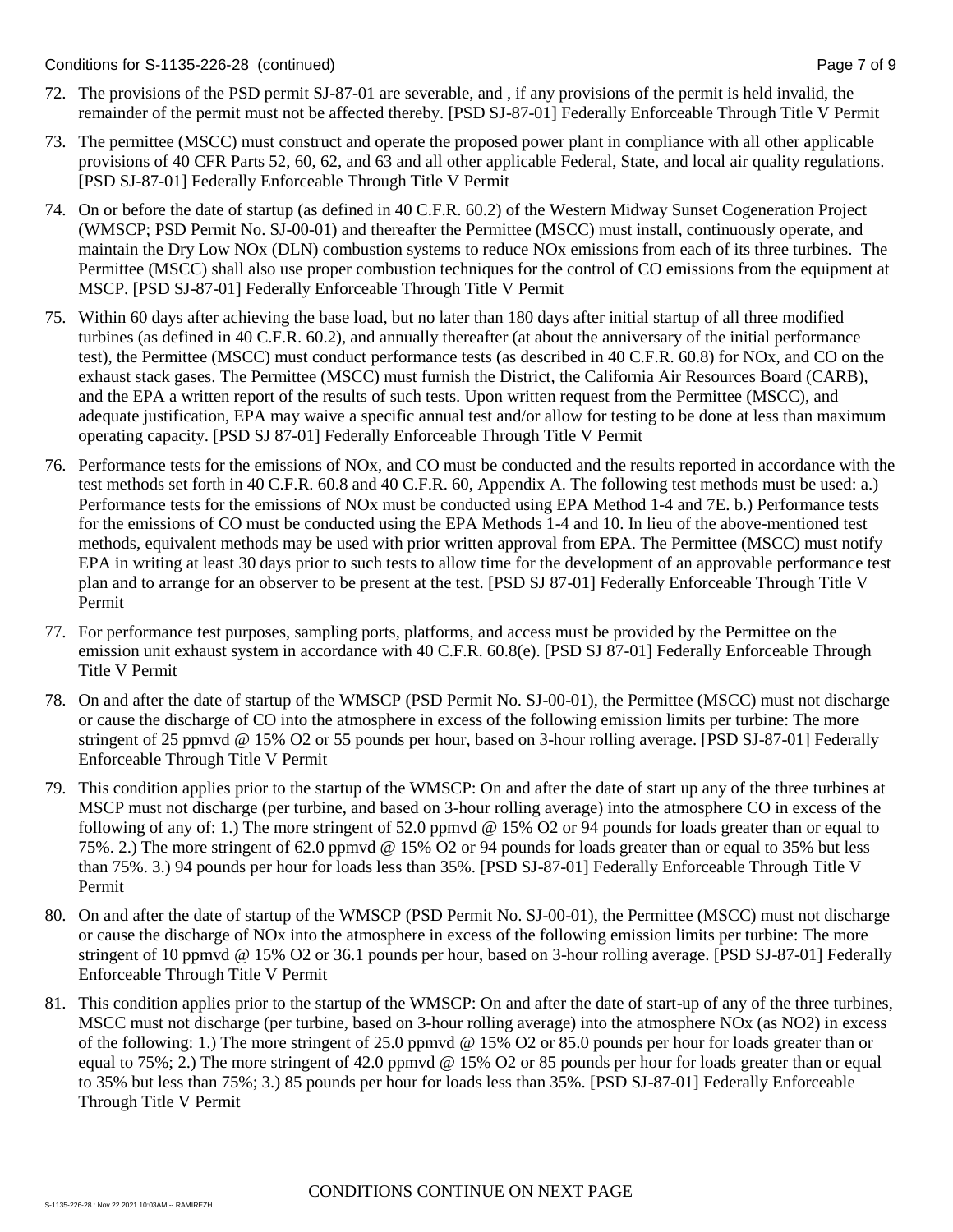Conditions for S-1135-226-28 (continued) Page 8 of 9

- 82. The hourly (3-hour averaging) emissions must not exceed: 1.) 94 pounds of CO and 85 pounds of NOx; 2.) All CEMs must be operating during startups and shut downs; 3.) The time, date and duration of each startup and shutdown event must be recorded. The records must include the lbs/hour calculations based on the CEM data. These records must be kept for five years following the date of such events. [PSD SJ-87-01] Federally Enforceable Through Title V Permit
- 83. Prior to the date of startup and thereafter, the Permittee (MSCC) must install, maintain and operate the following continuous monitoring systems (CEMs) in the exhaust stacks: a.) Continuous monitoring systems to measure stack gas NOx , CO and O2 concentrations. The systems must meet EPA monitoring performance specification (40 C.F.R. 60.13 and 40 C.F.R. 60, Appendix B, Performance Specifications 2, 3 and 4); b.) A continuous monitoring system to measure stack gas and natural gas volumetric flow rates. The stack gas flow measurement system must meet EPA Performance Specifications for (40 C.F.R. Part 52, Appendix E). [PSD SJ-87-01] Federally Enforceable Through Title V Permit
- 84. The Permittee (MSCC) must maintain a file of all measurements, including continuous monitoring systems evaluations; all continuous monitoring systems or monitoring device calibration checks; adjustments and maintenance performed on these systems or devices; performance and all other information required by 40 C.F.R. 60 Appendices A-B recorded in a permanent form suitable for inspection. The file must be retained for five years following the date of such measurements, maintenance, reports and records. [PSD SJ-87-01] Federally Enforceable Through Title V Permit
- 85. The Permittee (MSCC) must notify EPA of the date on which demonstration for the continuous monitoring system performance commences (40 C.F.R. 60.13). This date must be no later than 60 days after full load operation but not later than 180 days after startup. [PSD SJ-87-01] Federally Enforceable Through Title V Permit
- 86. The Permittee (MSCC) must submit a written report of all excess emissions to EPA for every calendar quarter. The quarterly report must include the following: a.) The magnitude of the excess emissions computed in accordance with 40 C.F.R. 60.13(h), any conversion factors used, and the date and time of commencement and compilation of each time period of excess emissions; b.) Specific identification of each period of excess emissions that occurs during startups, shutdowns, and malfunctions of any equipment. The nature and cause of any malfunction (if known) and the corrective action taken or preventative measures adopted must also be reported; c.) The date and time identifying each period during which the continuous monitoring system was inoperative except for zero and span checks, and the nature of the system repairs or adjustments; d.) When no excess emissions have occurred or the continuous monitoring system has not been inoperative, repaired, or adjusted, such information must be stated in the report; and e.) Excess emissions must be defined as any 3-hour period during which the average emissions of CO, as measured by the CEM exceeds the maximum emission limits set forth in the condition with a CO emission limit, where PSD is cited as the basis of the condition or any 3-hour period during which the average emissions of NOx exceed the maximum emission limits set forth in the condition with a NOx emission limit, where PSD is cited as the basis of the condition. [PSD SJ-87-01] Federally Enforceable Through Title V Permit
- 87. Excess emissions indicated by the CEM system must be considered violations of the applicable emission limit for the purpose of this permit. [PSD SJ-87-01] Federally Enforceable Through Title V Permit
- 88. The quality assurance project plan used by the Permittee (MSCC) for the certification and operation of the continuous emissions monitors, which meets the requirements of 40 C.F.R. Part 60, Appendix F, must be available upon request to EPA. [PSD SJ-87-01] Federally Enforceable Through Title V Permit
- 89. The Permittee (MSCC) must keep a monthly record of all fuel uses. [PSD SJ-87-01] Federally Enforceable Through Title V Permit
- 90. The proposed power plant is subject to the federal regulations entitled Standards of Performance for New Stationary Sources (40 C.F.R. 60). The owner or operator must meet all applicable requirements of 40 C.F.R. 60 Subparts A and GG of this regulation. [PSD SJ-87-01] Federally Enforceable Through Title V Permit
- 91. All three turbines will fire natural gas only. The Permittee (MSCC) must only combust pipeline quality natural gas with sulfur content (as S) below 0.75 grains per 100 dry standard cubic feet (dscf). [PSD SJ-87-01] Federally Enforceable Through Title V Permit